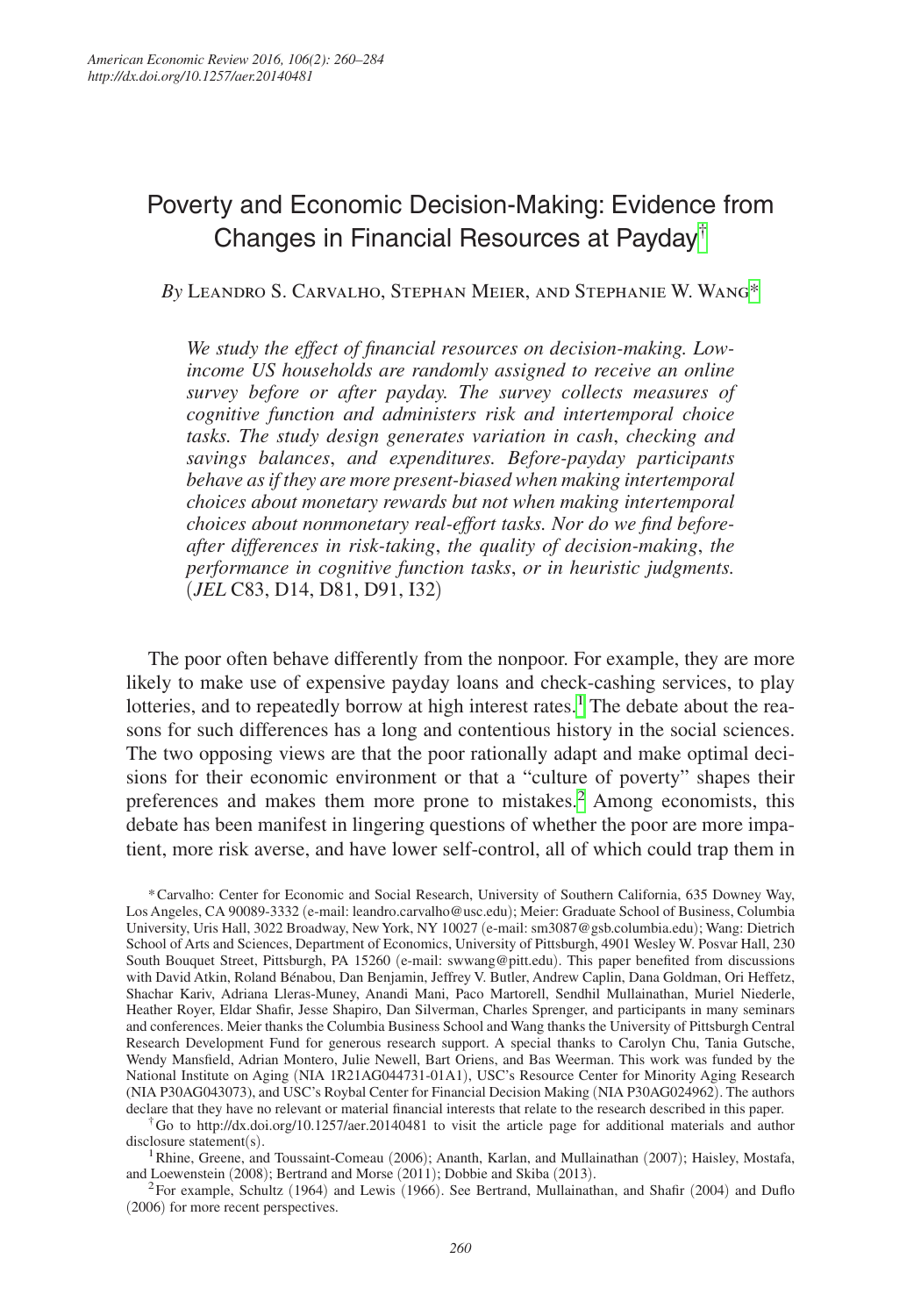a cycle of poverty.<sup>3</sup> A third view emerges from the work of Mullainathan, Shafir, and co-authors.[4](#page-1-1) They argue that scarcity, defined as "having less than you feel you need" (Mullainathan and Shafir 2013, p. 4), impedes cognitive functioning, which in turn may lead to decision-making errors and myopic behavior.<sup>5</sup>

There are major challenges in isolating the causal effects of economic circumstances on decision-making empirically. There may not only be a reverse causality bias—that is, the economic decisions one makes determine one's economic circumstances—but also be unobserved individual characteristics, such as cognitive ability, confounding the relationship between economic circumstances and decision-making. Further complicating identification of the effects of poverty on time preferences is the possibility that poverty may affect credit constraints and arbitrage opportunities, which in turn could influence intertemporal choices (e.g., Frederick, Loewenstein, and O'Donoghue 2002).

Previous work already has documented that expenditures and the caloric intake of some households increase sharply at payday (e.g., Stephens 2003, 2006; Huffman and Barenstein 2005; Shapiro 2005; Mastrobuoni and Weinberg 2009). This paper uses changes in financial resources at payday to empirically investigate whether financial resources have a *causal* effect on economic decision-making.

To exploit the sharp change in financial resources at payday, we designed and administered online surveys in which 3,821 participants with annual household income below \$40,000 were randomly assigned to a group that was surveyed shortly *before* payday—henceforth, the before-payday group—or a group surveyed shortly *after* payday—henceforth, the after-payday group. Then we collected measures of cognitive function and administered incentivized risk choice and (monetary and nonmonetary) intertemporal choice tasks. Our goal was to investigate whether the before-payday group would behave differently from the after-payday group.

As in previous related experimental studies (e.g., Spears 2011; Mani et al. 2013), the variation in financial resources that we use to identify our effects is temporary, anticipated, and perhaps equally important, is anticipated to be temporary.<sup>6</sup> The participants we surveyed before payday knew when their next payment would arrive and when more money would come to them. Thus, our study speaks to the effects of sharp but short-lived variations in financial resources. It is this particular impoverishment before payday that we allude to when we refer to "poverty." It is still an open question whether our findings generalize to similar effects for a permanent shift in permanent income.

Our results contribute to at least two important strands of literature: first, they provide some insights on the causal effects of poverty on time and risk preferences. We find that the before-payday group behaved as if they were more present-biased when making intertemporal choices about monetary rewards. Conceptually,

<span id="page-1-0"></span><sup>3</sup>Lawrance (1991); Banerjee and Mullainathan (2010); Tanaka, Camerer, and Nguyen (2010); Spears (2011); Gloede, Menkhoff, and Waibel (2015); Bernheim, Ray, and Yeltekin (2015); Carvalho (2013); Haushofer, Schunk, and Fehr (2013).

<span id="page-1-2"></span><span id="page-1-1"></span>

<sup>&</sup>lt;sup>4</sup> Shah, Mullainathan, and Shafir (2012); Mullainathan and Shafir (2013); Mani et al. (2013).<br><sup>5</sup>A number of studies document an association between cognitive ability and economic choices (e.g., Burks et al. 2009; Dohmen

<span id="page-1-3"></span> $6$ Mani et al. (2013) exploit the discontinuity in financial resources at harvest for Indian sugarcane farmers. They interviewed farmers pre-harvest in July and August and interviewed them again post-harvest in September and October.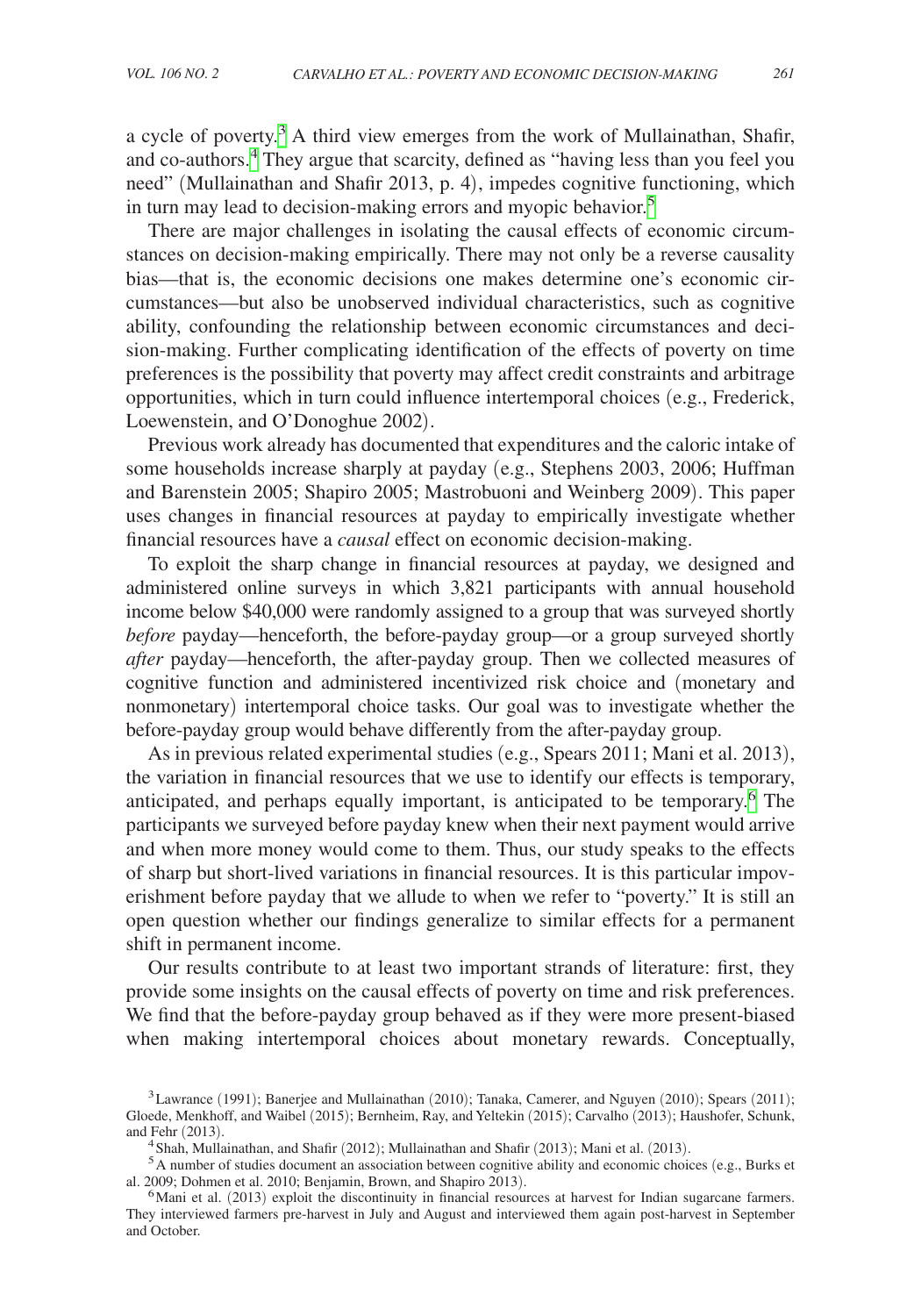what appears to be the effect of poverty on present-biased preferences could be alternatively attributed to differences in (lack of) attention to the future (Karlan et al. forthcoming) or to liquidity constraints (Dean and Sautmann 2015; Ambrus et al. 2015; Epper 2015). Our results *suggest* the latter: that liquidity constraints explain why the before-payday group behaved as if they were more present-biased. Our evidence also shows that the before-payday and after-payday groups make similar risk choices, suggesting that economic circumstances do not affect the willingness to take risks.

Second, our findings contribute to the debate on poverty and decision-making (e.g., Spears 2011; Mullainathan and Shafir 2013; Haushofer and Fehr 2014), but do not support the hypothesis that financial strain per se impedes cognitive function and worsens the quality of decision-making. We find that participants surveyed before and after payday performed similarly on a number of cognitive function tasks. Furthermore, we find no difference in the likelihood of heuristic judgment, and no significant difference between the two groups in the quality of the decision-making as measured by the consistency of intertemporal and risk choices with rationality.

The paper is structured as follows. Section I discusses the study design; Section II presents the results, and is followed by a concluding discussion.

# **I. Study Design**

We collected data using 2 ongoing Internet panels with respondents aged 18 and over living in the United States. Study 1 was conducted with members of the RAND American Life Panel (ALP) between November 2012 and March 2013.[7](#page-2-0) Study 2 was conducted with members of the GfK KnowledgePanel (KP) between November and December of 2014.<sup>[8](#page-2-1)</sup> As we discuss in more detail below, we ran Study 2 to investigate if some results from Study 1 could be replicated in a different Internet panel and with a larger sample size.

A key feature of these two Internet panels is that they contain a large number of low-to-moderate income members, which allowed us to restrict our study samples to respondents with an annual household income of \$40,000 or less.<sup>[9](#page-2-2)</sup> Forty-five percent of the Study 1 sample and 41 percent of the Study 2 sample had an annual family income below \$20,000. Other results indicate that both samples had participants with low socioeconomic status: 45 percent in Study 1 and 50 percent in Study 2 had zero or negative nonhousing wealth; one-fifth reported being disabled; and fewer than 40 percent were working. Finally, because of a shortage of money, 51 percent of the Study 1 sample and 40 percent of the Study 2 sample had experienced (at least) 1 of the following in the 12 months before the studies: could not pay electricity, gas, or phone bills; could not pay for car registration or insurance; pawned or sold something; went without meals; were unable to heat home; sought assistance from welfare or community organizations; sought assistance from friends

<span id="page-2-0"></span><sup>7</sup>https://mmicdata.rand.org/alp/.

<span id="page-2-2"></span><span id="page-2-1"></span><sup>8</sup>http://www.gfk.com/us/Solutions/consumer-panels/Pages/GfK-KnowledgePanel.aspx.

<sup>&</sup>lt;sup>9</sup>In both panels, respondents without Internet access at the time of recruitment are provided computers and an Internet access subscription, thus permitting the recruitment of poor households without Internet access that may have not been able to participate otherwise.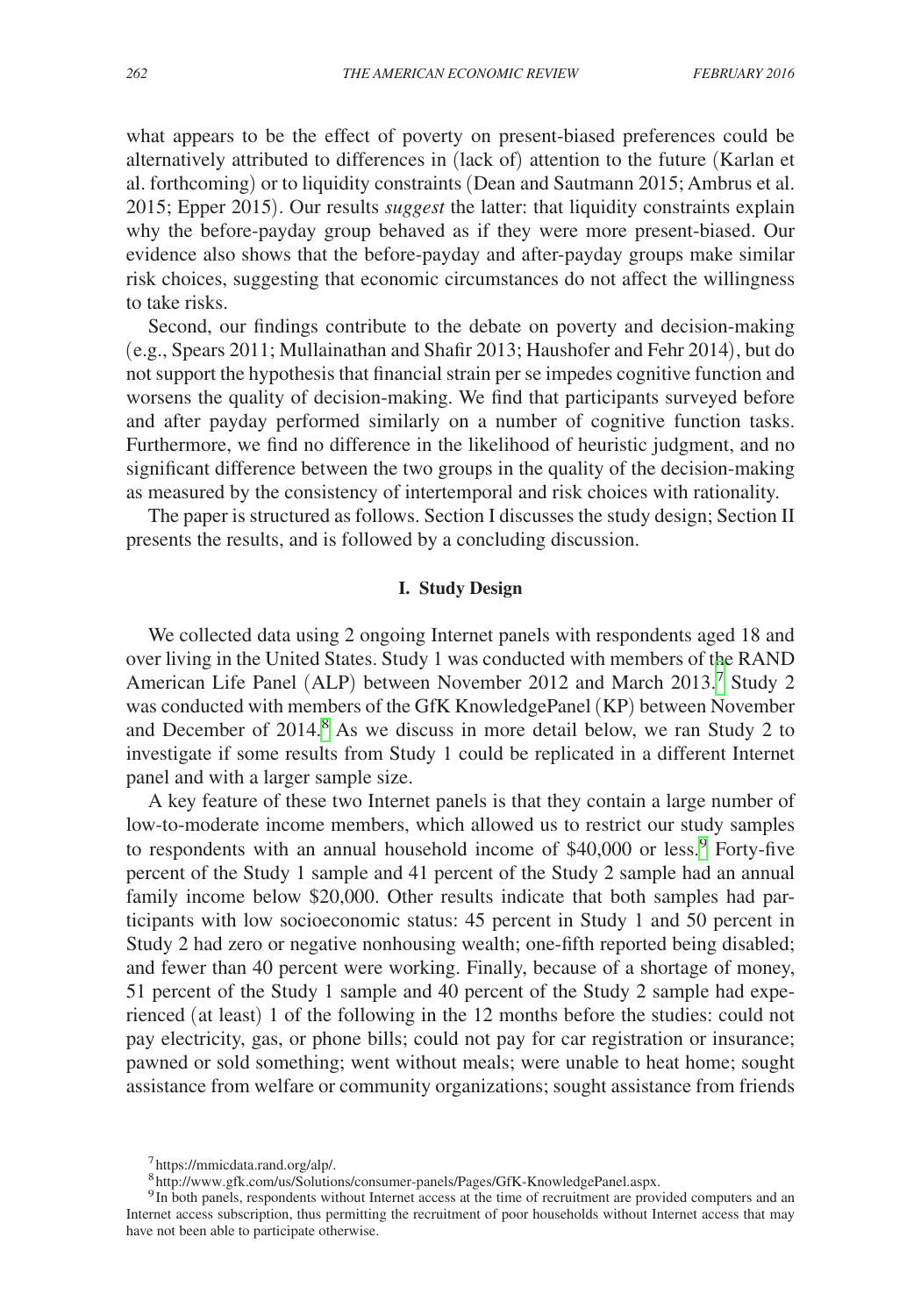or family; or took a payday loan. (See online Appendix C for more details about the socioeconomic status of the sample.)

Both Study 1 and Study 2 consisted of one baseline and one follow-up survey. The baseline surveys collected information that was used to determine participants' paydays. The opening dates of the follow-up surveys, which were specific to each study participant, depended on the participant's payday and her random assignment.<sup>10</sup> Specifically, the follow-up surveys opened seven days before payday for participants assigned to the before-payday group and one day after payday for participants assigned to the after-payday group.<sup>11</sup> Participants were sent e-mails informing them when the survey was available. The follow-up surveys measured various aspects of decision-making for the two randomly assigned groups.

# A. *The Baseline Survey and Study Sample*

The baseline surveys collected data on the dates and amounts of all payments that the participant (and his/her spouse) expected to receive during a reference period: January 2013 for Study 1 and from November 21, 2014 to December 20, 2014 for Study 2.[12](#page-3-2) (See online Appendix A for screenshots of the baseline survey.) The study then focused on subjects who provided complete information about the number and dates of payments.<sup>[13](#page-3-3)</sup> (See online Appendix D for more details about the payments.)

These data were then used to identify the payday of each participant. If the largest payment came two weeks or more after the previous payment, then payday was set as the date of this largest payment. Otherwise, the payday was set as the date that followed the longest interval without any other payments. Participants whose payments were all less than 2 weeks apart were dropped from the study sample. (See online Appendix E, which gives details about sample restrictions and survey nonresponse, for the flow of participants through the study.)

The baseline survey also collected information used to identify subgroups of participants whose financial circumstances we would expect to change more sharply at payday, namely (i) participants who had experienced financial hardship (e.g., could not pay bills); (ii) participants who reported living from paycheck to paycheck; (iii) participants who were forced to reduce their food consumption because they ran out of money (only in Study 2); and (iv) participants who could not, or would have to do something drastic to, raise \$2,000 in a week for an emergency (only in Study 2).

<span id="page-3-2"></span><sup>12</sup> To test the survey design, we conducted a pilot in May of 2010 with about 200 respondents; we randomly assigned whether a participant was surveyed before or after payday.<br><sup>13</sup>In Study 1 we dropped from the sample participants who reported that they expected five or more payments

<span id="page-3-0"></span> $^{10}$ Spears (2012) used a similar design: recipients of South Africa's old age pension were randomly assigned to be surveyed before or after receiving the monthly pension payment as a means of studying cognitive limits and

<span id="page-3-1"></span> $11$ In Study 2 we could not open surveys during weekends. Therefore, the Study 2 follow-up opened eight (nine) days before payday for participants assigned to the before-payday group whose payday fell on a Saturday (Sunday), and three (two) days after payday for participants assigned to the after-payday group whose payday fell on a Friday (Saturday). The payday fell on a Saturday or Sunday for 8 percent of the before-payday group (Observations = 109) and on a Friday or Saturday for 26 percent of the after-payday group (Observations = 355).

<span id="page-3-3"></span><sup>(</sup>from all sources). In Study 2 we were more restrictive; we dropped from the sample participants who expected to receive payments in three or more different dates during the reference period. The rationale for dropping these participants is that their income should be spread out sufficiently over time, making it easier for them to smooth consumption. In both studies we restricted the sample to participants who provided complete information about the number and dates of payments.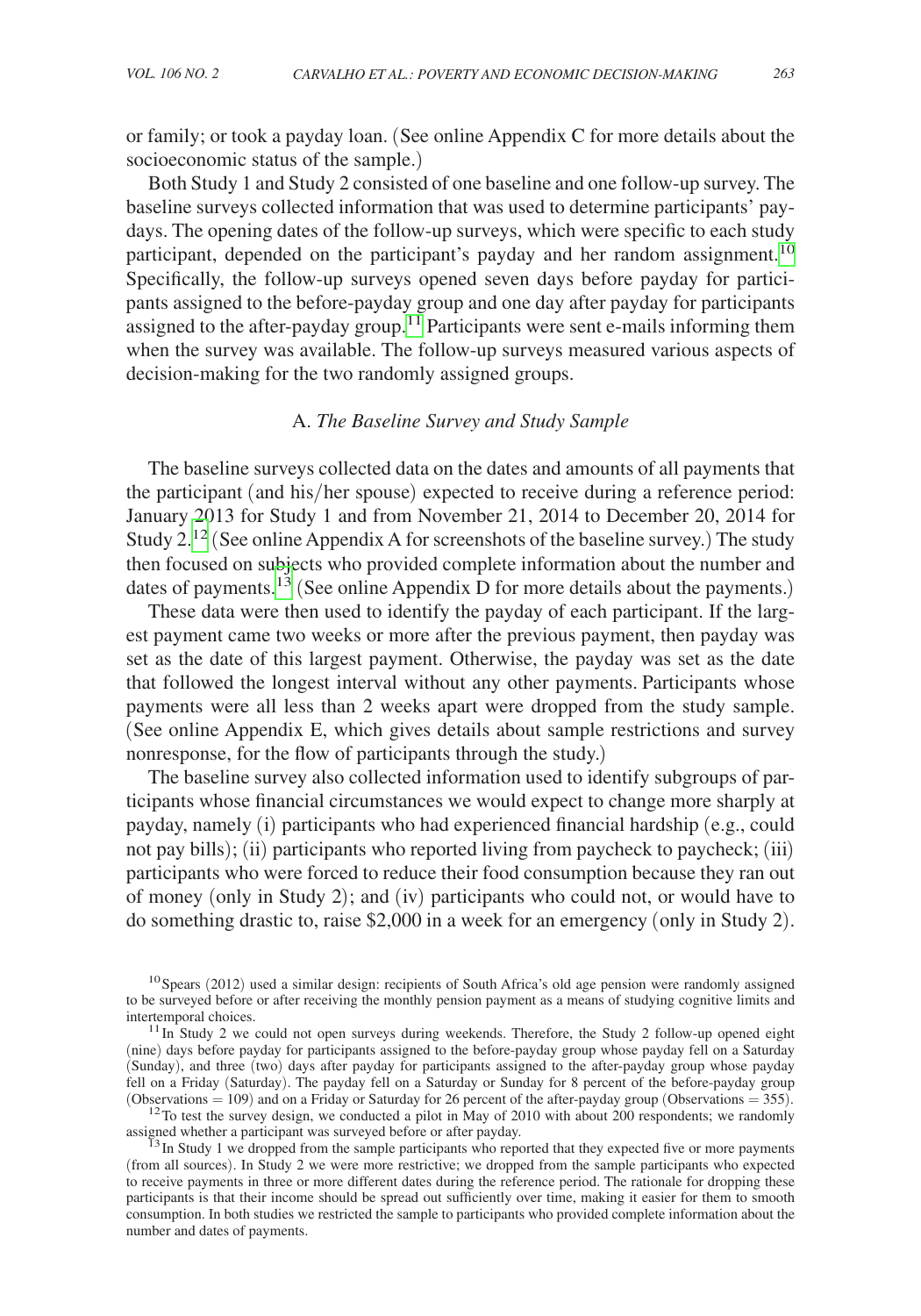In addition, we look at participants who received only one payment per month, who would likely have a harder time in smoothing consumption, as well as participants with an annual household income of \$20,000 or less (Mani et al. 2013 find effects of scarcity on the cognitive function of shoppers at a New Jersey mall, all of whom had an annual household income of \$20,000 or more).

# B. *Randomization and Treatment Compliance*

The study participants then were randomly assigned to the before-payday group or the after-payday group using a stratified sampling and re-randomization procedure (see online Appendix F for more details). [14](#page-4-0) The randomization was successful in making assignment to the before-payday group orthogonal to observable baseline characteristics (see online Appendix F).

The study design generated variation in the time participants started and completed the survey. In Study 1, the median respondent assigned to the *before*-payday group started the survey 2.4 days *before* payday and completed it 1.5 days *before* payday. The median respondent assigned to the *after*-payday group started the survey 4.4 days *after* payday and completed it 5 days *after* payday.[15](#page-4-1) In Study 2, the median respondent assigned to the *before*-payday group started and completed the survey 6.3 days *before* payday. The median respondent assigned to the *after*-payday group started the survey 2.6 days *after* payday and completed it 2.7 days *after* payday. The differences between the two groups all were statistically significant at 1 percent.

Note that although the study design allowed us to manipulate when the follow-up survey was made available to a participant, we could not control when the participant started the survey. Thus, we expected there to be imperfect compliance, in the sense that some of the participants assigned to the before-payday group could effectively start (or finish) the follow-up survey after payday. In practice, about 70 percent of the Study 1 participants assigned to the before-payday group started the survey before payday, while 63 percent completed the survey before payday.[16](#page-4-2)

Study 2 was designed with several procedures in place to achieve a higher compliance rate than in Study 1[.17](#page-4-3) Approximately 98 percent of the participants assigned to

<span id="page-4-0"></span><sup>14</sup> In both Study 1 and Study 2 we stratified on how strongly participants agreed with the statement "I live from paycheck to paycheck" and on whether they anticipated receiving only one payment during the reference period because we planned to check whether the effects would be any different for those participants whose economic circumstances could be expected to change more sharply at payday. In Study 1 we also stratified on whether the respondent had a college education and on whether the survey would open before December 31, 2012 if the respondent were assigned to the before-payday group. In Study 2 we additionally stratified on whether participants had an annual household income of \$20,000 or less, on how hard it would be for them to raise \$2,000 in a week for an emergency, and on how strongly they agreed with the statement "Money starts to run out before the next payment arrives and we are forced to cut the size of meals, skip meals, or eat more low cost foods to make ends meet."

<span id="page-4-1"></span> $15$  Because participants were not required to complete the survey in one sitting, the time between when they started the survey and when they completed it may have been much longer than the time it would take to effectively complete the survey without interruption.<br><sup>16</sup>Results are similar if the sample is restricted to participants who started the follow-up survey within 7 days of

<span id="page-4-2"></span>its opening (results available upon request).<br><sup>17</sup>The mechanisms were: (i) the baseline survey stayed in the field for only seven days in order to recruit partic-

<span id="page-4-3"></span>ipants who would be more likely to also answer the follow-up survey within seven days; (ii) we provided (delayed) monetary incentives for answering the follow-up survey within seven days; and (iii) the follow-up survey remained in the field for only ten days. Importantly, participants were informed that the "compliance incentives" would be paid on February 3, 2015, more than a month after the final close date of the follow-up survey. In addition, we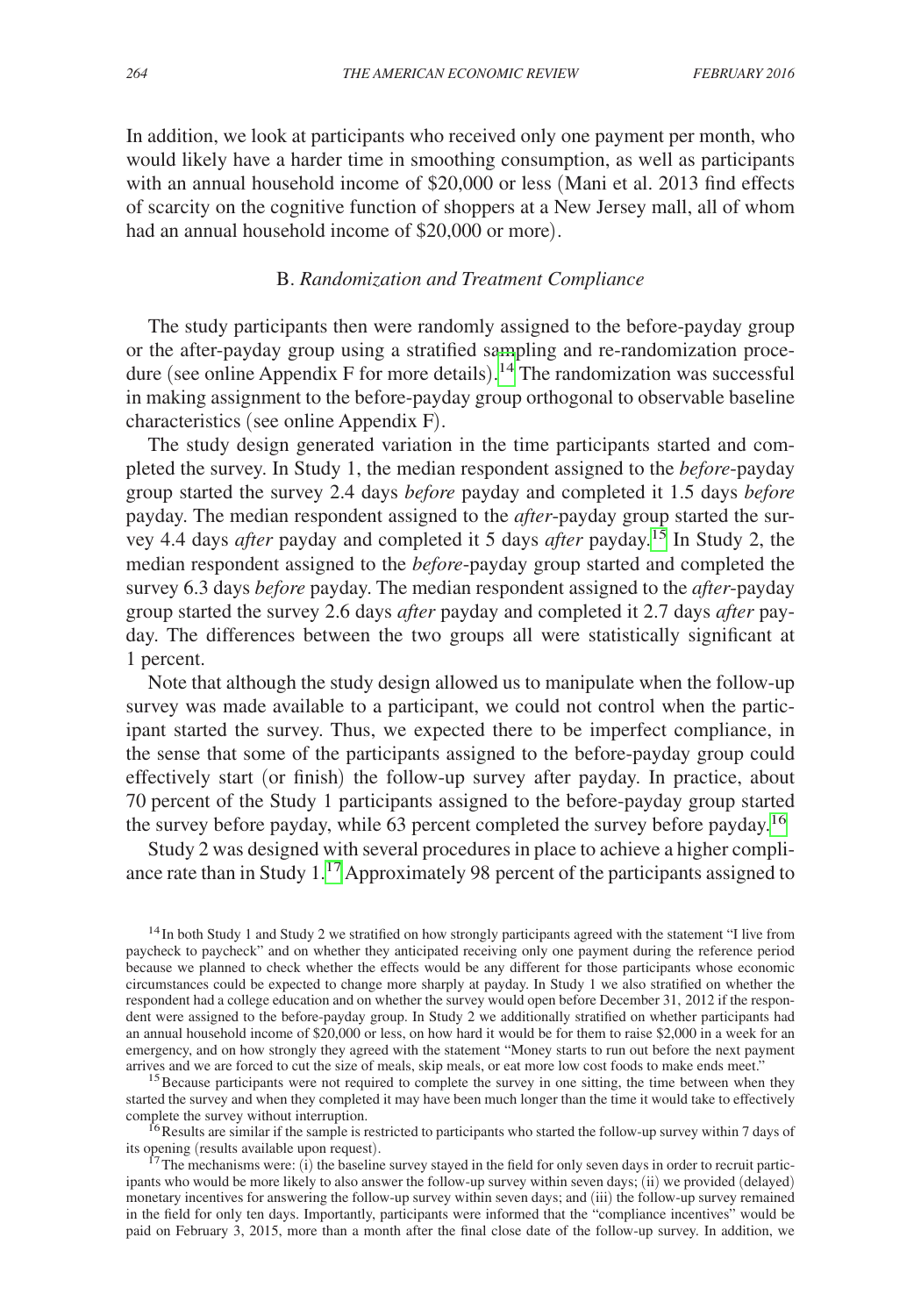the before-payday group started and completed the Study 2 follow-up survey before payday.

In our analysis, we estimate intention-to-treat (ITT) effects, exploiting the random assignment to the before-payday group as a source of exogenous variation in starting the survey before payday. However, the ITT estimates are biased toward zero because of the imperfect compliance. To address this issue, [Table 7 p](#page-16-0)resents 2SLS estimates of the causal relationship between economic circumstances and decision-making: we use the random assignment to the before-payday group to instrument for economic circumstances.

# C. *The Follow-Up Surveys*

The follow-up surveys collected measures of economic decision-making, cognitive function, and financial circumstances. We discuss them here briefly; for more details and screenshots of the follow-up survey, see online Appendix B.

*Economic Decision-Making*.—Two intertemporal choice tasks—one with monetary rewards and one with nonmonetary rewards—and a risk choice task were administered in Study 1. In the monetary intertemporal choice task, a variant of Andreoni and Sprenger's (2012) convex time budget (CTB), participants were asked to allocate an experimental budget of \$500 into two payments with pre-specified dates, the second of which included interest. Participants had to make 12 of these choices in which the experimental interest rate varied (0 percent, 0.5 percent, 1 percent, or 3 percent), as did the mailing date of the first payment (either today or 4 weeks from now) and the time delay between the 2 payments (4 weeks or 8 weeks). Approximately 1 percent of the participants were randomly selected to be paid based on 1 of their 12 choices.

Study 1 participants also were asked to make intertemporal choices regarding real effort (similar to Augenblick, Niederle, and Sprenger 2015) in order to address concerns about the use of monetary rewards in measuring time discounting  $(e.g.,)$ Frederick, Loewenstein, and O'Donoghue 2002). Specifically, participants had to choose between completing a shorter survey within 5 days or a longer (30 minute) survey within 35 days. They were asked to make five such choices, with the length of the earlier survey gradually increasing (from 15 to 18, 21, 24, and 27 minutes). Five similar choices followed, in which the deadlines were shifted from 5 to 90 days (shorter) and 35 to 120 days (longer). Approximately 1 percent of the participants were randomly selected to have one of their ten choices implemented (i.e., "imple-mentation surveys" were sent to those selected participants).<sup>[18](#page-5-0)</sup>

To analyze their willingness to take risks, the Study 1 participants were presented a risk choice task designed by Eckel and Grossman (2002). Here, participants were

randomized the "compliance incentive" to be either \$2 or \$8, and half of participants were given the opportunity to make a pledge (at the end of the baseline survey) that they would answer the follow-up survey within seven days. We planned to use these manipulations as instruments for selection into compliance. The compliance rate turned out

<span id="page-5-0"></span>to be so high ( $\sim$ 98 percent) that we have not had to use them.<br><sup>18</sup> If they completed the survey before the deadline, they received a \$50 Amazon gift card and \$20 was added to the quarterly check they regularly received for answering surveys. The dates of these payments were fixed and thus did not depend on when respondents finished the implementation surveys (as long as they were completed before the deadline).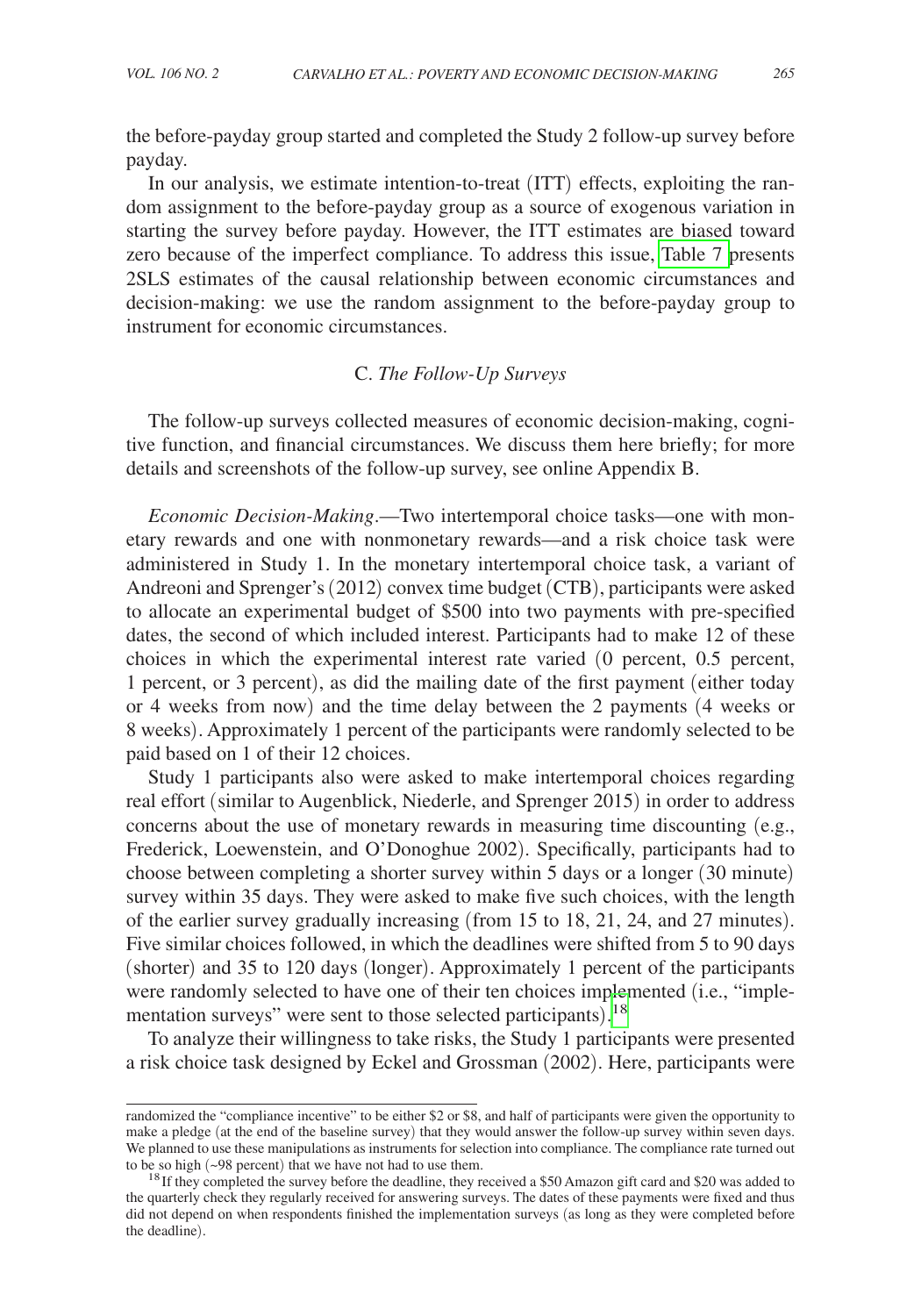asked to choose one of six lotteries, each with a 50-50 chance of paying a lower or a higher reward. The six (higher/lower) pairings were (\$28/\$28), (\$36/\$24), (\$44/\$20), (\$52/\$16), (\$60/\$12), and (\$72/\$0). Approximately 10 percent of participants were randomly selected to actually be paid according to their choices[.19](#page-6-0)

In Study 2, we measured the willingness to take risks using the risk choice task from Choi et al.  $(2014).^{20}$  $(2014).^{20}$  $(2014).^{20}$  Here participants were asked to invest an experimental endowment in two securities whose payouts depend on the outcome of a coin toss. In practice, the participants were asked to choose a point along a budget constraint, where the y-axis corresponds to the payoff if the coin comes up heads and the x-axis to the payoff if the coin comes up tails. Each participant was shown 25 budget lines where we varied the experimental endowment and the relative price of the assets. The within-subject variation in choices across the budget lines provided us with measures of quality of decision-making, which is explained in more details in Section IIB3. Ten percent of participants were randomly selected to be paid based on one of their 25 choices.

The two intertemporal choice tasks administered in Study 1 provide additional measures of the quality of decision-making. In the task with monetary rewards, the assumptions of additive separability and monotonicity predict that the later payment should increase with the experimental interest rate (Giné et al. 2014). In the task with nonmonetary rewards, where we used a multiple price list, we could investigate whether participants have at most one switching point (Burks et al. 2009).

*Cognitive Function*.—To measure cognitive function, we used the Flanker task, a working memory task, and the cognitive reflection test (CRT) in Study 1 and the numerical Stroop task in Study 2. In the Flanker task, a well-established inhibitory control task that is part of the NIH toolbox (Zelazo et al. 2013), subjects are supposed to focus on a central stimulus while trying to ignore distracting stimuli (Ericksen and Ericksen 1974). In the working memory task, participants are asked to recall a sequence of colors; the length of the sequence gradually increases if the participant can successfully repeat a given sequence. The CRT measures one's ability to suppress an intuitive and spontaneous incorrect answer and instead to give the deliberative and reflective correct answer (Frederick 2005). [21](#page-6-2) In addition to these tests of cognitive function, we have (for Study 1 only) other measures of participants' cognitive abilities, including fluid and crystallized intelligence, which were collected in previous ALP surveys. Table I2 in online Appendix I shows that our measures of cognitive function are strongly correlated with these other measures of cognitive ability.

In Study 2, we administered a web version of the numerical Stroop task used in Mani et al. (2013) to measure cognitive control. In the numerical Stroop participants are presented with a number, e.g., 888, where a digit is repeated a number of times.

<span id="page-6-0"></span><sup>&</sup>lt;sup>19</sup>Two additional tasks in Study 1 measured loss aversion, as in Fehr and Goette (2007), and simplicity seeking, as in Ivengar and Kamenica (2010). The latter task was incentivized; the former was not.

<span id="page-6-2"></span><span id="page-6-1"></span>

<sup>&</sup>lt;sup>20</sup> Because of budget constraints this task was administered to 45 percent of the Study 2 sample.<br><sup>21</sup> We also included in Study 1 two items to measure the use of heuristics. One question from Toplak, West, and Stanovich (2011) captures whether the respondent believes in the gambler's fallacy: that is, the incorrect expectation that after one particular realization of a random variable the next realization of this same random variable will be different. Sensitivity to framing was measured using the "disease problem" proposed by Tversky and Kahneman (1981).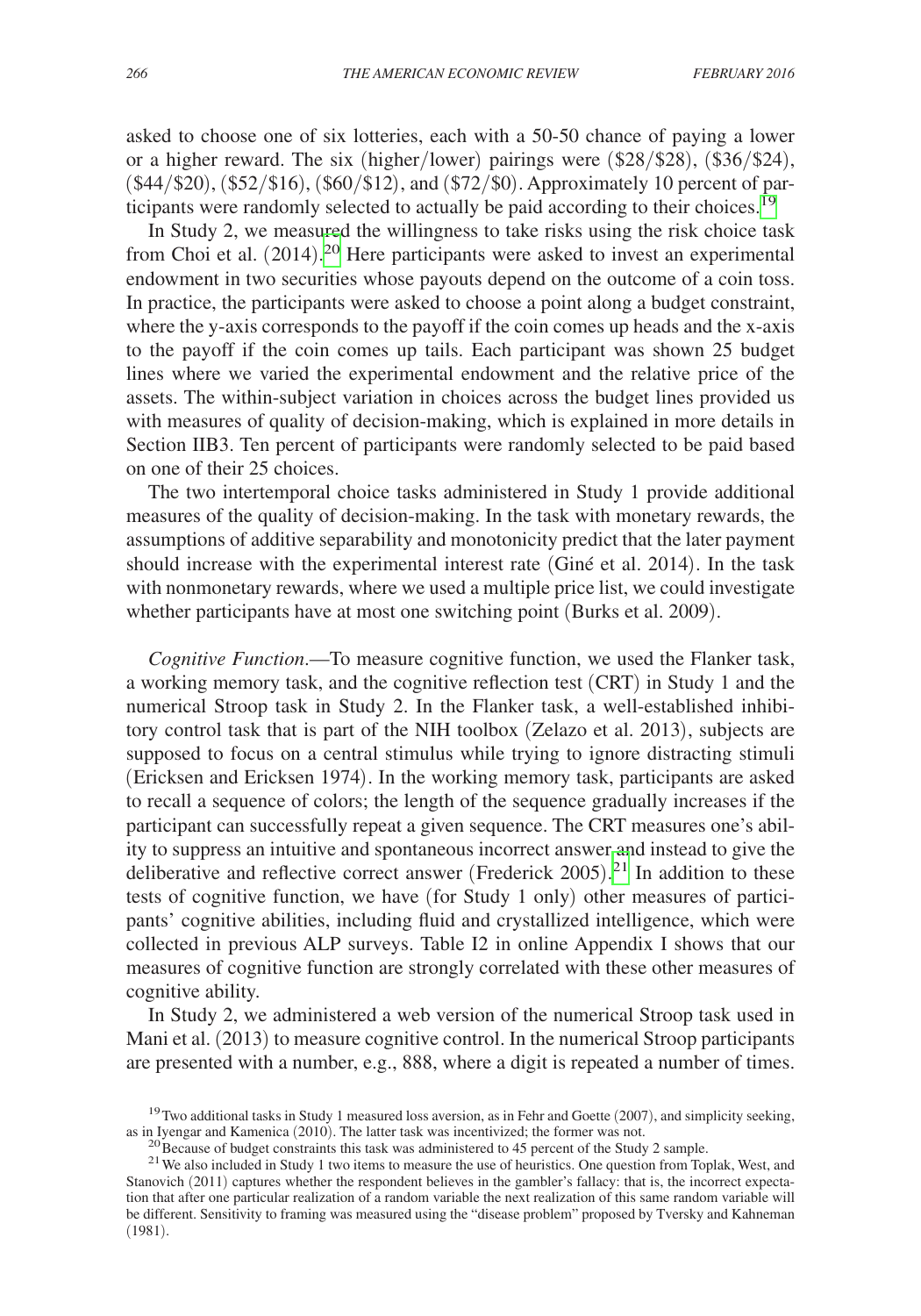The participant must identify the number of times the digit is repeated, i.e., three, rather than name the digit itself. Mani et al. (2013) conducted 72 trials with some repeats; of those, we selected a subset with 48 trials by excluding repeats.

*Financial Circumstances*.—Both follow-up surveys included questions on cash holdings, checking and savings accounts balances, and expenditures, which allow us to check if the study design generated variation in financial circumstances.

#### **II. Results**

Section IIA shows that the study design generated substantial differences in the financial resources of the before-payday and after-payday groups. We then examine whether these differences in financial resources were accompanied by differences in economic choices (Section IIB) and in cognitive functions (Section IIC).

# A. *Financial Circumstances*

[Table 1](#page-8-0) presents OLS and median regressions, where a measure of financial circumstances—either cash holdings, checking and savings balances, or total expenditures in the last seven days—is regressed on an indicator variable for being randomly assigned to the before-payday group and a constant. The coefficient on the constant gives the mean or median for the after-payday group.

The results in Table 1 indicate that the before-payday group had fewer financial resources than the after-payday group: the before-payday group's median cash holdings was 22 percent (Study 1) and 14 percent (Study 2) lower than that of the after-payday group, and they typically had 31 percent (Study 1) and 33 percent (Study 2) less in their checking and savings accounts. The median expenditures of the before-payday group were also 20 percent (Study 1) and 33 percent (Study 2) lower than those of the after-payday group.<sup>[22](#page-7-0)</sup>

These findings are consistent with well-documented results that total expenditures and food expenditures increase sharply at payday (e.g., Stephens 2003, 2006). [23](#page-7-1) In Study 1, we find that median grocery expenditures were 11 percent lower before pay-day than after payday (we did not collect data on grocery expenditures in Study 2).<sup>[24](#page-7-2)</sup>

Previous work also has documented that caloric intake decreases over the pay cycle (e.g., Shapiro 2005; Mastrobuoni and Weinberg 2009), which cannot be

<span id="page-7-0"></span><sup>&</sup>lt;sup>22</sup>The before-after differences in cash-on-hand (i.e., cash  $+$  checking and savings) can be compared to the dollar amount of the payments. The median amount of the payment expected to be received at payday was \$800 (Study 1) and \$1,054 (Study 2). The median amount of all payments expected to be received during the reference period was \$1,379 (Study 1) and \$1,500 (Study 2).

<span id="page-7-1"></span> $^{23}$  Hastings and Washington (2010) find that food prices are higher in the beginning of the month, which puts into question the hypothesis that households make one trip to the grocery store and then store food to be consumed

<span id="page-7-2"></span>over the month.<br><sup>24</sup>We administered questions about purchases of durables to 45 percent of the Study 2 sample. Fewer than 10 percent of those surveyed bought one of the durables listed. The before-after payday difference in purchase of durables is too small to explain the before-after difference in total expenditures that we find. If anything, the results show that the before-after difference in total expenditures is larger when we exclude participants who purchased durable goods. See Tables G5 amd G6 in online Appendix G.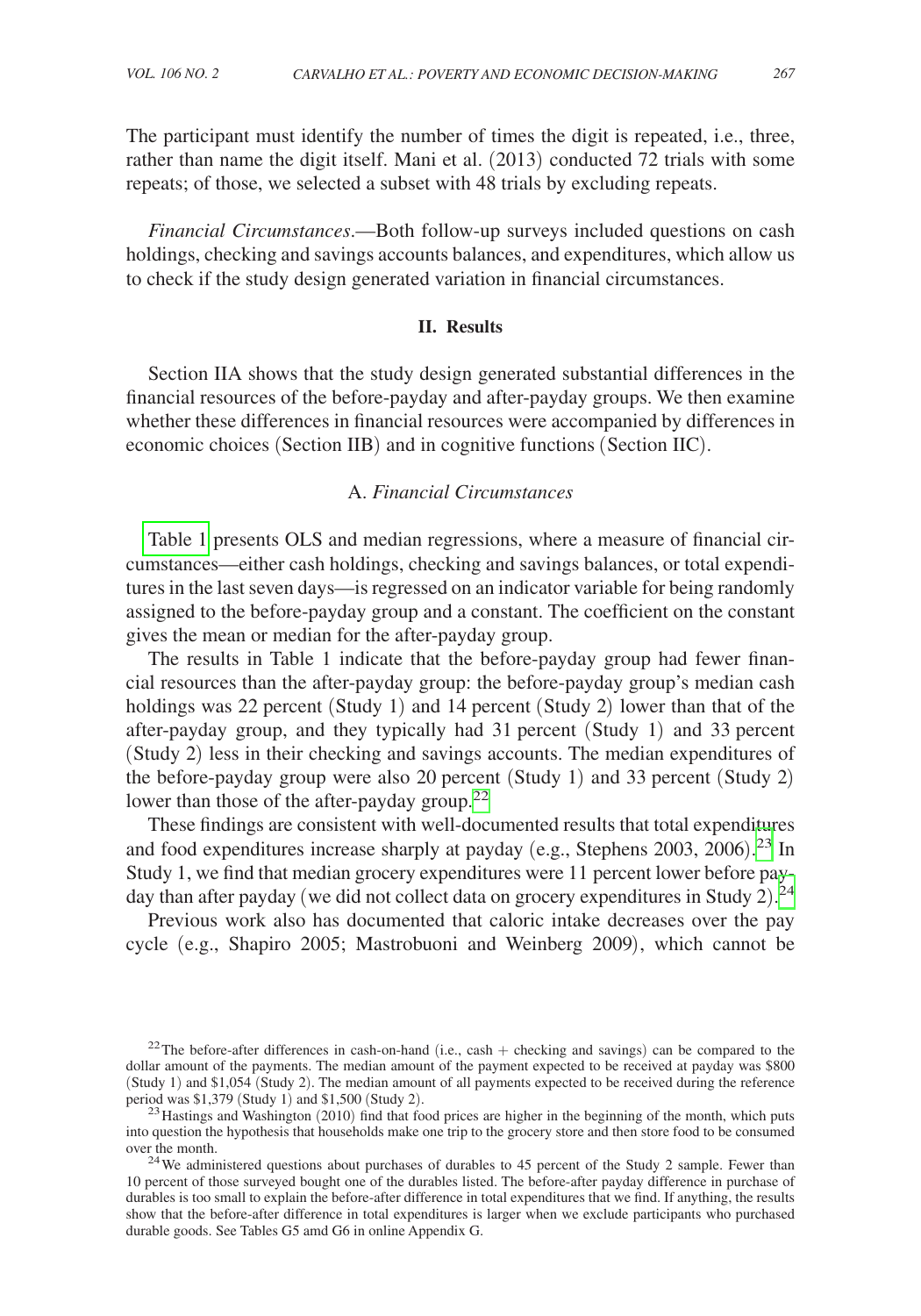<span id="page-8-0"></span>

|                                                        | Cash                 |                     |                          | Checking and savings      |                        | Total expenditures      |  |
|--------------------------------------------------------|----------------------|---------------------|--------------------------|---------------------------|------------------------|-------------------------|--|
|                                                        | Study 1              | Study 2             | Study 1                  | Study 2                   | Study 1                | Study 2                 |  |
| OLS <sub></sub>                                        |                      |                     |                          |                           |                        |                         |  |
| {Before payday}                                        | $-114$<br>$[52]$ **  | $-$ \$40<br>$[72]$  | $-$ \$1,947<br>[1,859]   | $-$ \$6,346<br>[4, 732]   | $-$ \$553<br>$[328]*$  | $-5703$<br>$[363]*$     |  |
| Constant                                               | \$217<br>[49]***     | \$286<br>$[53]$ *** | \$6,626<br>$[1,495]$ *** | \$15,683<br>$[4,652]$ *** | \$1.156<br>$[326]$ *** | \$1,435<br>$[356]$ ***  |  |
| <i>Median regression</i>                               |                      |                     |                          |                           |                        |                         |  |
| {Before payday}                                        | $-$ \$10<br>$[4]$ ** | $-$ \$7<br>$[4]*$   | $-$ \$230<br>$[100]$ **  | $-$ \$500<br>$[142]$ ***  | $-100$<br>$[36]$ ***   | $-$ \$200<br>$[28]$ *** |  |
| Constant                                               | \$45<br>$[3]***$     | \$50<br>$[3]$ ***   | \$730<br>$[72]$ ***      | \$1,500<br>$[101]$ ***    | \$500<br>$[25]$ ***    | \$600<br>$[20]$ ***     |  |
| <i>p-value Wilcoxon test equality of distributions</i> |                      |                     |                          |                           |                        |                         |  |
|                                                        | 0.02                 | 0.00                | 0.04                     | 0.00                      | 0.01                   | 0.00                    |  |
| <b>Observations</b>                                    | 1.054                | 2.497               | 851                      | 2,290                     | 1,056                  | 2.496                   |  |

Table 1—Cash, Checking and Savings Balances, and Total Expenditures

*Notes:* This table reports results from OLS and quantile regressions (quantile 0.5) of the dependent variables shown in the column headings on an indicator variable identifying participants assigned to the before-payday group and a constant. Robust standard errors in brackets. The last panel shows the *p*-value of a Wilcoxon rank-sum test. The checking and savings results exclude respondents who did not have a checking or savings account. Indicator variables are in curly brackets.

explained by bills coinciding with payday.<sup>25</sup> These studies used extensive food diaries to measure caloric intake accurately. Unfortunately, we could not afford to use food diaries, so instead, in Study 2, we measured food consumption by asking participants about the number of portions they had eaten in the previous 24 hours of the following 9 items: fresh fruits, fried potatoes, fresh vegetables, soda, fast food, desserts, any type of meat, any type of seafood, and alcohol. The point estimates indicate that the before-payday group consumed less of six of these items—fresh fruits, fresh vegetables, desserts, meat, seafood, and alcohol—than the after-payday group; however none of the differences are statistically significant.<sup>[26](#page-8-2)</sup>

While all of the individuals in our two samples are relatively poor, we can focus on particular subgroups whose financial circumstances we would expect to change more sharply at payday (see Section IA). Similar to Mastrobuoni and Weinberg (2009), in [Table 2](#page-9-0) we document that for these subgroups, median expenditures are substantially lower before payday than after payday. For example, median expenditures were 50 percent lower before payday than after payday for the caloric crunch and the liquidity-constrained subgroups.

In sum, at the time of the follow-up surveys, the financial circumstances of the two groups were substantially different. In what follows, we investigate whether having fewer financial resources affected the decision-making and behavior of the before-payday group. First we present the results for the overall sample. I[n Figure 2](#page-20-0) 

<span id="page-8-1"></span> $25$  Although Gelman et al. (2014) find that the excess sensitivity of spending is partly explained by the coincident timing of regular income and regular spending for their sample as a whole, they also show that, for individuals with low liquidity, there is substantial excessive sensitivity of nonrecurring spending.

<span id="page-8-2"></span> $^{26}$ Mani et al. (2013, p. 979) find that "pre-harvest farmers were not eating less" than the post-harvest farmers, and report that "the Stroop results persist even in regressions in which food consumption is included as a control variable."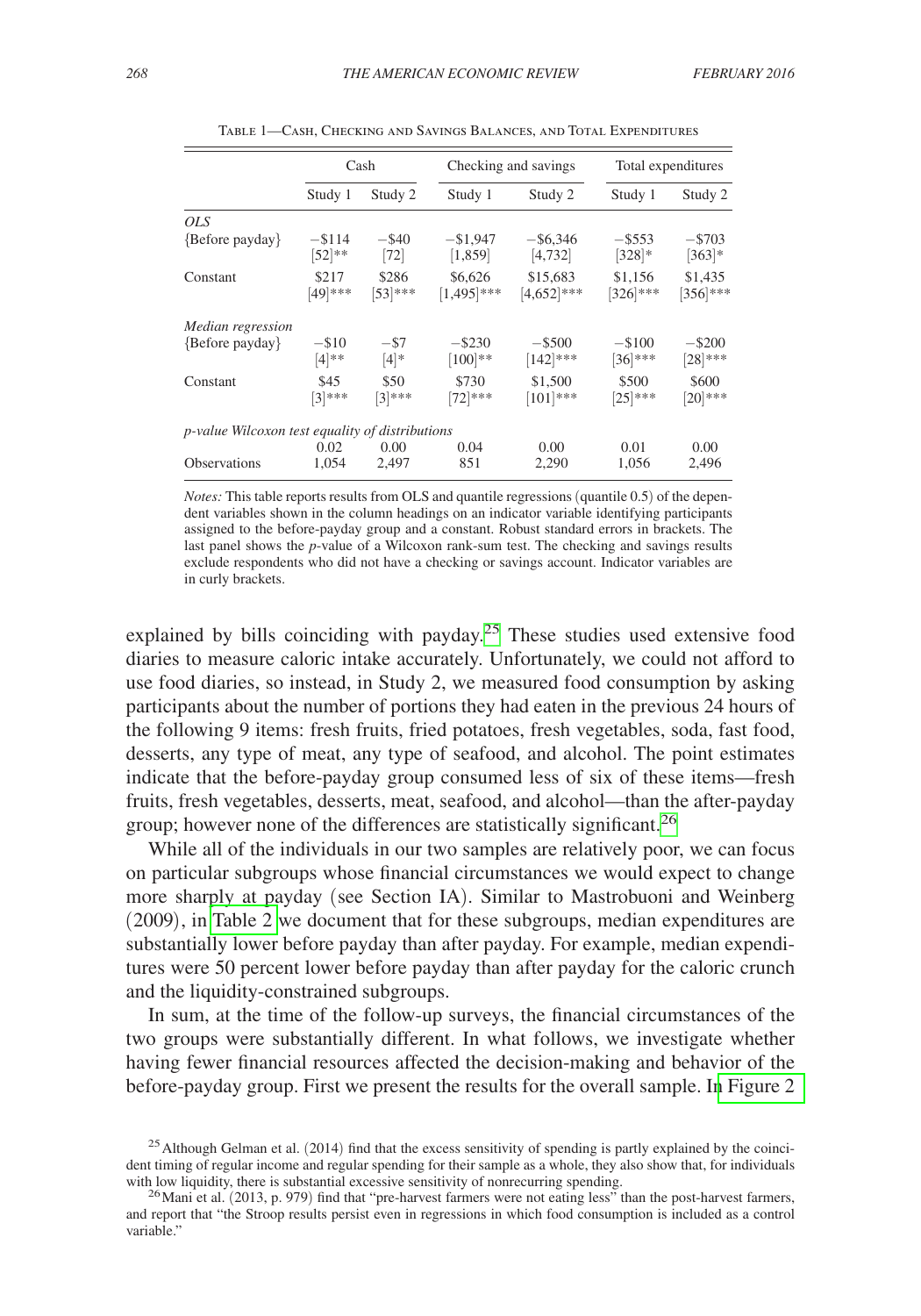<span id="page-9-0"></span>

|                                                                                             | Median regression<br>Total expenditures last 7 days |                                   |  |
|---------------------------------------------------------------------------------------------|-----------------------------------------------------|-----------------------------------|--|
|                                                                                             | Study 1                                             | Study 2                           |  |
| One payment<br>{Before payday}<br>Constant                                                  | $-$ \$200***<br>\$500 ***                           | $-$ \$300***<br>$$650***$         |  |
| <b>Observations</b>                                                                         | 423                                                 | 1,285                             |  |
| Financial hardship<br>{Before payday}<br>Constant<br><b>Observations</b>                    | $-$ \$200***<br>\$600***<br>547                     | $-$ \$300***<br>\$700***<br>994   |  |
|                                                                                             |                                                     |                                   |  |
| I live from paycheck to paycheck<br>{Before payday}<br>Constant                             | $-$150***$<br>$$550***$                             | -\$290***<br>$$690***$            |  |
| <b>Observations</b>                                                                         | 557                                                 | 1,191                             |  |
| Annual household income $\leq$ \$20,000<br>{Before payday}<br>Constant<br>Observations      | $-$100*$<br>\$400***<br>470                         | $-$ \$248***<br>\$548***<br>1,011 |  |
|                                                                                             |                                                     |                                   |  |
| Caloric crunch<br>{Before payday}<br>Constant                                               |                                                     | $-$ \$345***<br>$$695***$         |  |
| <b>Observations</b>                                                                         |                                                     | 1,159                             |  |
| Could not raise \$2,000 for emergency<br>{Before payday}<br>Constant<br><b>Observations</b> |                                                     | $-$ \$345***<br>\$695***<br>1,240 |  |

Table 2—Expenditures for More Financially Strained Subgroups

*Notes:* This table reports estimated coefficients from quantile regressions (quantile 0.5) of total expenditures on an indicator for the before-payday group and a constant. The 6 measures of financial strain are: (i) receiving 1 payment per month; (ii) having experienced a financial hardship in the previous 12 months; (iii) agreeing or strongly agreeing with the statement "I live from paycheck to paycheck"; (iv) having an annual household income of \$20,000 or less; (v) being forced to reduce consumption at the end of pay cycle; or (vi) not being able to, or having to do something drastic to, raise \$2,000 in one week for an emergency. Standard errors are not reported (available upon request). Indicator variables are in curly brackets.

and online Appendix H we show that these results also hold if the sample is restricted to "more strained" subgroups of participants, those whose financial circumstances have been shown to change more sharply at payday.

## B. *Economic Decision-Making*

This section investigates whether the before-payday and after-payday groups make different intertemporal (B1) and risk choices (B2). Subsection B3 examines the quality of those decisions (B3) in terms of their consistency with rationality.

B1 *Intertemporal Choices*.—Economists have long debated whether the poor have higher discount rates (e.g., Lawrance 1991; Carvalho 2013; Haushofer, Schunk,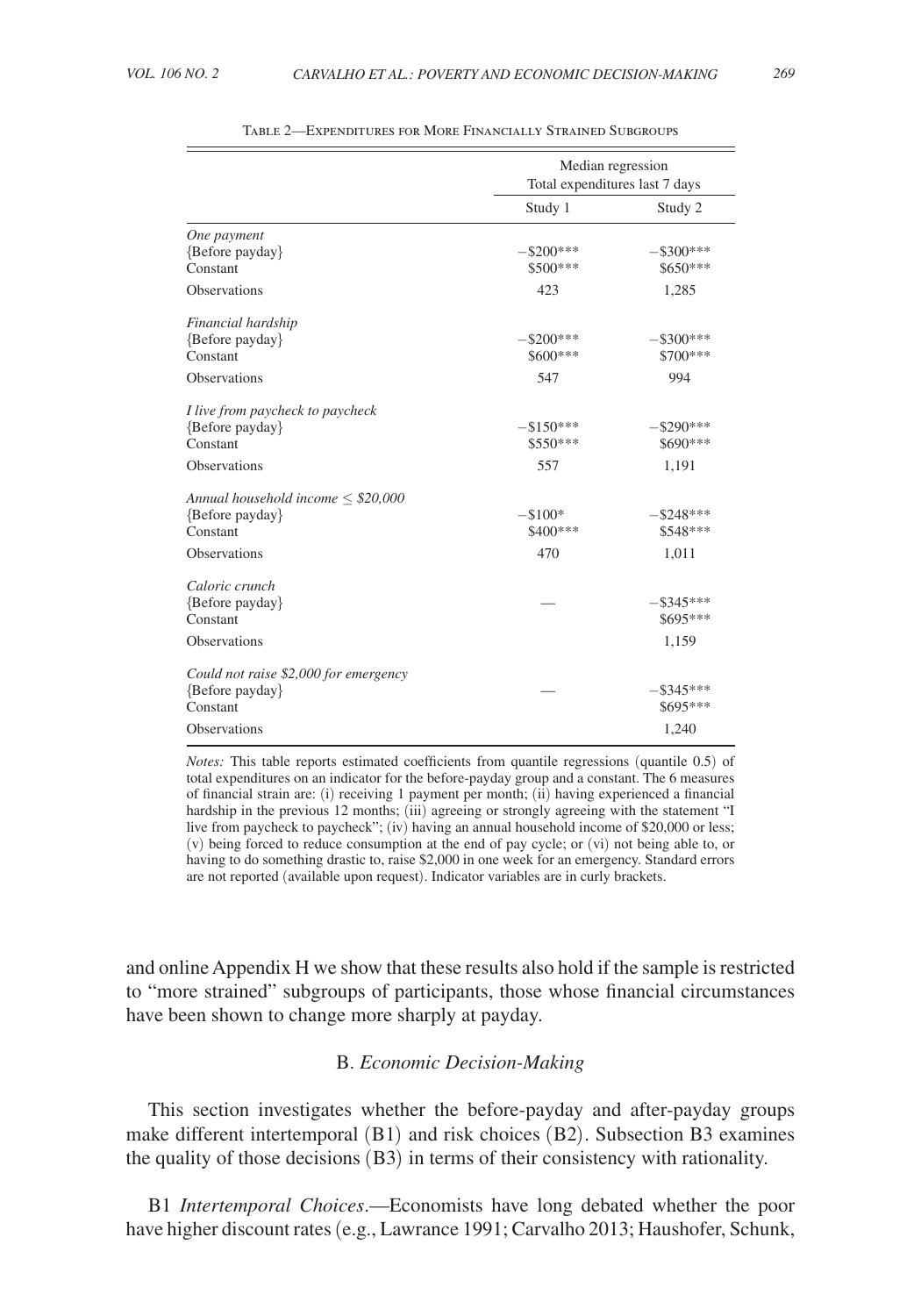and Fehr 2013; Meier and Sprenger 2015). Because the poor are more likely to be liquidity constrained, it is particularly challenging to test this hypothesis (Pender 1996). If an individual cannot borrow against future income, then her marginal utility of \$1 today may be higher than her marginal utility of \$1 in the future, which could be confounded with a high discount rate (e.g., Frederick, Loewenstein, and O'Donoghue 2002; Stahl 2013; Dean and Sautmann 2015). Some recent models also predict that the positive expectation of future income (in our case the payment expected to be received at payday) or liquidity constraints can lead to intertemporal choices that may look like present-biased choices (Ambrus et al. 2015; Epper 2015).

[Table 3 p](#page-11-0)resents the results from the two intertemporal choice tasks. First we look at the CTB task, where participants had to make intertemporal choices about money, as presented in the column "Monetary" of Table 3.

The results show that the before-payday group behaved as if they were more present-biased when making intertemporal choices about monetary rewards. The before-payday group increased the amount of the "sooner check" by \$10.60 in response to the change in the sooner date from four weeks from today to today. This difference is statistically significant at the 1 percent level.

In contrast, there is no evidence that the before-payday group had a higher (exponential) discount rate or a higher intertemporal elasticity of substitution than the after-payday group. These differences are not statistically significant and not economically meaningful. In online Appendix J, we show the distribution of choices and we use the CTB framework to estimate utility-function parameters that better quantify the differences in behavior across the two groups. We are able to rule out that the before-after (absolute) difference in the utility curvature parameter was greater than  $0.003<sup>27</sup>$  $0.003<sup>27</sup>$  $0.003<sup>27</sup>$  Discount rates are less precisely estimated, but we can still rule out the before-payday group having an annual discount rate 1.05 percentage points higher than the after-payday group.<sup>28</sup> The finding that the before-payday group was as responsive to changes in the experimental interest rate as the after-payday group does not support the view that scarcity leads the poor to pay less attention or to neglect the future.

Although the result that the before-payday group behaved as if it were more present-biased is consistent with the interpretation that scarcity reduces self-control, such behavior can also be explained by before-after differences in liquidity constraints (Dean and Sautmann 2015; Epper 2015). Consistent with these theories, our results show that individuals who did not have a credit card—and presumably were more likely to be liquidity constrained—behaved as if they were more present-biased before payday than after payday; this relationship is not observed for individuals with a credit card.<sup>[29](#page-10-2)</sup>

Another way to disentangle the effects of economic circumstances on time preferences from liquidity constraints is to look at nonmonetary intertemporal choices.

<span id="page-10-0"></span><sup>&</sup>lt;sup>27</sup>The CTB framework assumes constant relative risk aversion (CRRA) preferences, where  $u(c) = c^{\alpha}/\alpha$  and  $\alpha$  is the utility curvature parameter. However, this calculation is sensitive to the particular assumptions about back-<br>ground consumption.

<span id="page-10-2"></span><span id="page-10-1"></span>

<sup>&</sup>lt;sup>28</sup>The after-payday group is estimated to have an annual discount rate of 9.4 percent.<br><sup>29</sup>Table I1 in online Appendix I shows that the coefficient on {Before payday} × {Immediate Rewards} is significant for those who do not have a credit card but it is half as large and not significant for those with a credit card. The difference across the two groups is not statistically significant.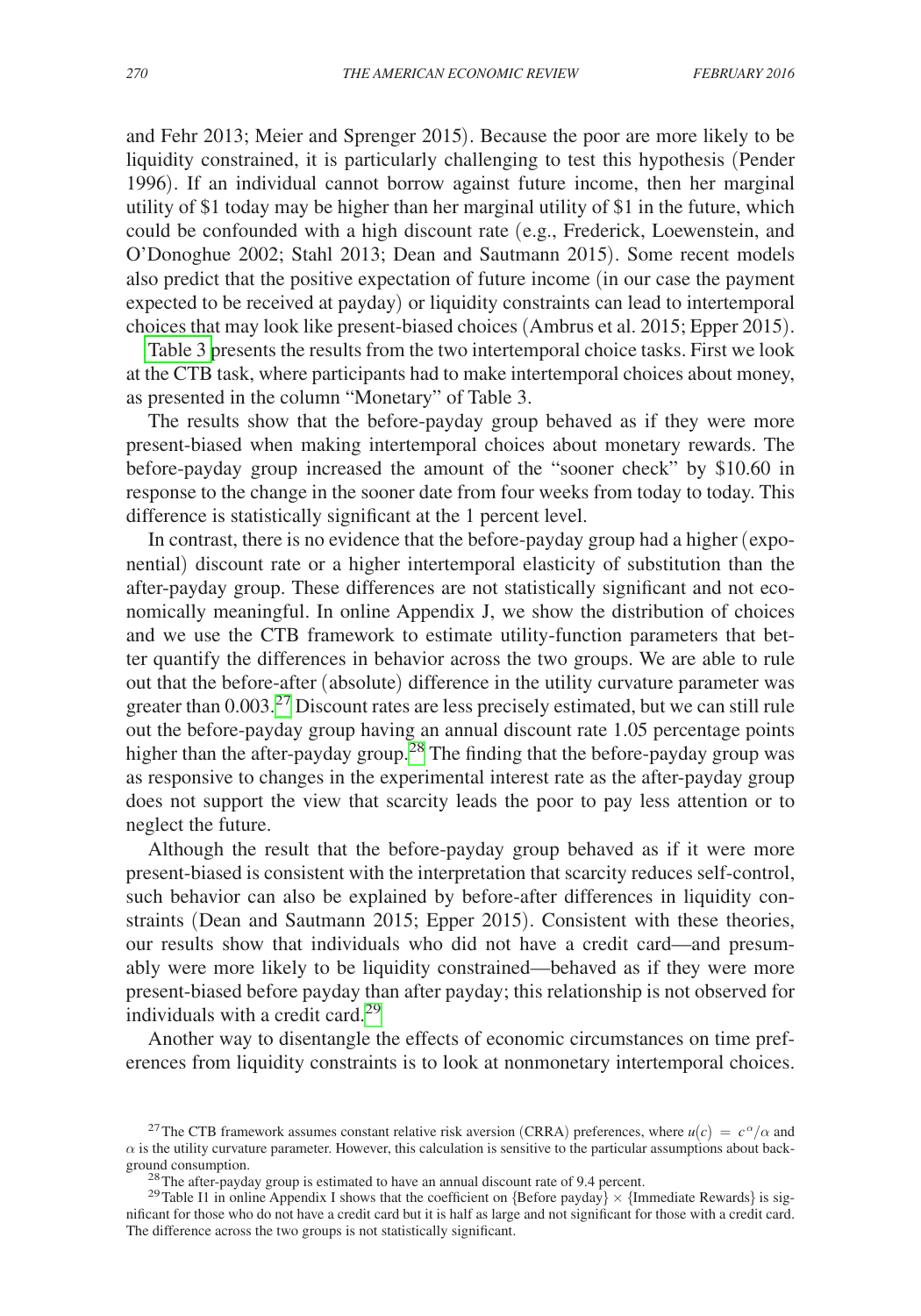<span id="page-11-0"></span>

|                                                   | Monetary<br>\$ amount<br>sooner reward | Nonmonetary<br>monthly<br>discount rate |
|---------------------------------------------------|----------------------------------------|-----------------------------------------|
| ${Before payday} \times {Immediate rewards/task}$ | 10.6<br>$[3.83]$ ***                   | $-0.03$<br>[0.025]                      |
| $\{Before$ payday $\} \times$ Interest rate       | 2.7<br>[3.24]                          |                                         |
| ${Before payday} \times$ Delay time               | $-1.4$<br>[1.06]                       |                                         |
| {Before payday}                                   | $-6.3$<br>[9.80]                       | 0.02<br> 0.027                          |
| {Immediate rewards/task}                          | $-5.3$<br>$[2.76]$ *                   | 0.09<br>$[0.018]***$                    |
| Interest rate                                     | $-47.3$<br>$[2.34]$ ***                |                                         |
| Delay time                                        | $-0.7$<br>0.72                         |                                         |
| Constant                                          | 304.3                                  | 0.31                                    |

 $[6.83]$ \*\*\*  $[0.019]$ \*\*\*

#### Table 3—Intertemporal Choices

*Notes:* Monetary column reports results from an OLS regression where the dependent variable is the dollar amount of the sooner payment. Immediate rewards is an indicator variable that is 1 if the mailing date of the sooner payment is today. Delay time is the interval between the sooner and later payments. The sample is restricted to the 1,060 subjects who made all 12 choices in the task with monetary rewards. Nonmonetary column reports estimates from an interval regression where the dependent variable is the interval measure of the individual discount rate (IDR). Two IDRs are estimated for each subject; 1 for each time frame. Immediate task is an indicator variable for the "5 days (sooner)  $\times$  35 days (later)" time frame. Standard errors clustered at the individual level. The sample is restricted to the 1,025 subjects who made all 10 choices in the nonmonetary intertemporal task. Indicator variables are in curly brackets.

Observations 12,720 2,050<br>Choices 12.720 10.250 Choices 12,720 10,250 Subjects 1,060 1,025

Augenblick, Niederle, and Sprenger (2015) argue that intertemporal choices about real effort are better suited than intertemporal choices about monetary rewards to capturing dynamic time-inconsistent preferences, because the latter are subject to several confounds. In the nonmonetary column of Table 3 we present subjects' intertemporal choices between a shorter survey earlier and a longer survey later. We estimate an interval regression where the dependent variable is a measure of individual discount rate (as in Meier and Sprenger 2015).<sup>[30](#page-11-1)</sup>

We find that the two groups made similar intertemporal choices about a costly real-effort task: choosing between answering a shorter survey earlier and a longer survey later. In line with Augenblick, Niederle, and Sprenger (2015), both groups' behavior was *consistent* with present bias: the implied monthly discount rate was

<span id="page-11-1"></span><sup>&</sup>lt;sup>30</sup>Let *x* be the duration of the longest sooner survey the subject chose over the later survey. The (lower bound, upper bound) of the discount rate intervals were:  $(15/30.18/30)$  for  $x = 15$ ;  $(18/30.21/30)$  for  $x = 18$ ; (21/30,24/30) for  $x = 21$ ; (24/30,27/30) for  $x = 24$ , and (27/30,1) for  $x = 27$ . The interval was (0,15/30) for those who always chose the later survey.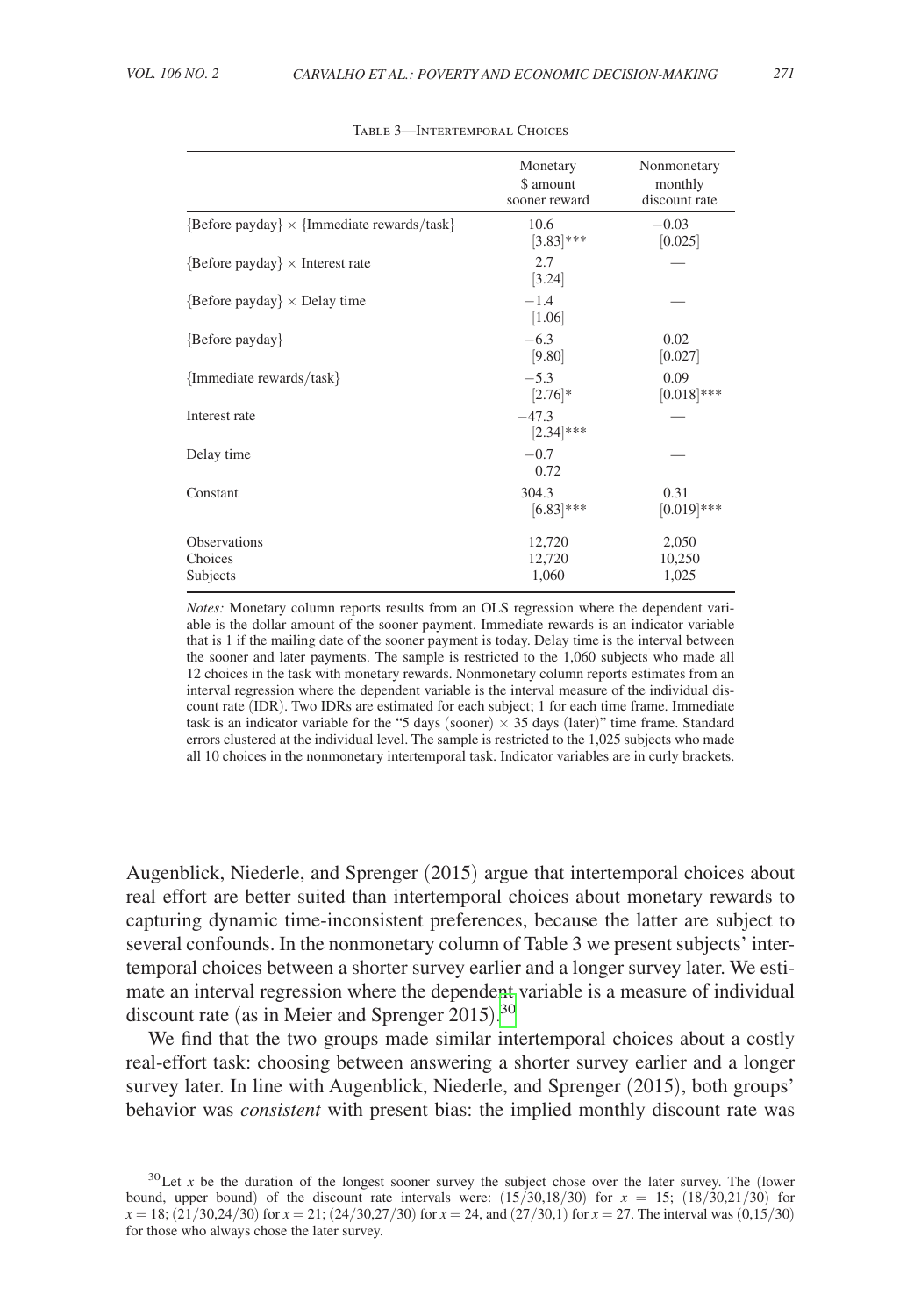9 percentage points higher when the shorter-sooner survey had to be completed within 5 days (as opposed to 90 days).

However, there was no evidence of differential present bias between the beforeand after-payday group in the task when participants had to make intertemporal choices about real effort.<sup>31</sup> Although one should be cautious in comparing intertemporal choices about monetary rewards to intertemporal choices about real effort (because discount rates may be domain-specific: see, e.g., Reuben, Sapienza, and Zingales 2010; Ubfal 2016), this result *suggests* that liquidity constraints may explain why the before-payday group behaved as if it was more present-biased in the monetary intertemporal choice task.

B2 *Risk Choices*.—Next we use data from two different risk choice tasks conducted in Study 1 and Study 2, respectively, to investigate whether risk choices are affected by financial circumstances. The change in financial resources at payday could affect the willingness to take risks in two ways. First, liquidity constraints could increase the marginal utility of consumption and reduce the willingness to take risks. Second, scarcity could have a direct effect on risk preferences per se (e.g., Tanaka 2010; Gloede, Menkhoff, and Waibel 2015). These effects could partly offset each other if scarcity *reduced* risk aversion.[32](#page-12-1)

As [Table 4 s](#page-13-0)hows, the before-payday and after-payday groups made similar risk choices in Study 1 and Study  $2^{33}$ . The before-payday group behaved as if they were less risk averse, but the differences are small and not statistically significant. Both groups also made similar choices in two additional risk-related choice tasks: there were no before-after differences in either the loss aversion or the simplicity-seeking experimental tasks (see online Appendix G1). Overall, these results indicate that financial circumstances do not affect risk choices.

B3 *Quality of Decision-Making*.—The intertemporal and risk choice tasks also permit investigating if there are differences in the quality of the decision-making of the before-payday and after-payday groups. In the task with monetary rewards (i.e., CTB), the assumptions of additive separability and monotonicity allow for a strong prediction: the amount allocated to the later payment should increase with the experimental interest rate. Following Giné et al. (2014), we measure consistency as the fraction of times in which subjects increased (or kept constant) the later reward in response to an increase in the experimental interest rate.<sup>[34](#page-12-3)</sup> In the task with

<span id="page-12-0"></span> $31$  Even though one could worry that the before-payday and after-payday groups may have had different time constraints, we find no evidence to support that hypothesis. For example, there is no statistically significant difference in how much time the two groups took to complete the follow-up survey or in how likely they were to start or complete the follow-up survey. The result of no different present bias also holds if the sample is restricted to

<span id="page-12-1"></span><sup>&</sup>lt;sup>32</sup>Moreover, liquidity constraints should not influence individuals' risk choices if subjects were "narrowly bracketing" when making their risk choices (see, e.g., Tversky and Kahneman 1981, Rabin and Weizsacker 2009).

<span id="page-12-2"></span><sup>&</sup>lt;sup>33</sup>The CRRA parameter intervals are:  $(-\infty, 0)$  for those who chose (70/2); (0,0.50) for (60/12); (0.50,0.71) for  $(52/16)$ ; (0.71,1.16) for (44/20); (1.16,3.46) for (36/24); and (3.46,+ $\infty$ ) for (28,28).<br><sup>34</sup>Following Giné et al. (2014), we divided the 12 decisions of each subject into 9 pairs, where each element

<span id="page-12-3"></span>of the pair was the amount allocated to the more delayed payment. The first element was the amount allocated under interest rate  $r_1$  and the second element was the amount allocated under interest rate  $r_2$ , where  $r_2$  was the next highest interest after  $r_1$  (so for example  $r_1 = 0\%$  and  $r_2 = 0.5\%$ ). For each subject there were 9 pairs, 3 for each time frame. The pair was identified as consistent if the later reward under  $r<sub>2</sub>$  was greater or equal to the later reward under  $r_1$ .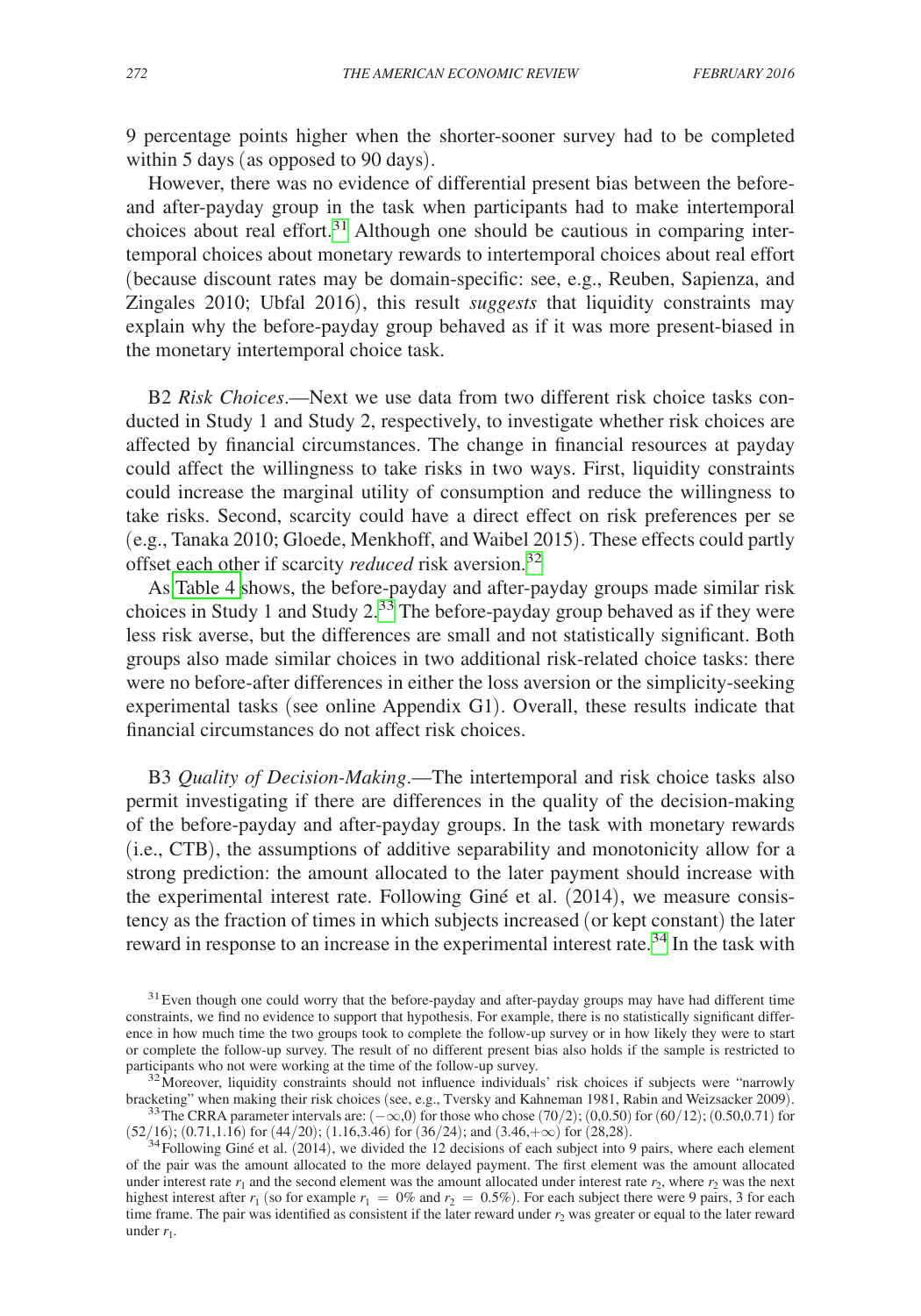<span id="page-13-0"></span>

|                        | Study 1<br><b>CRRA</b><br>parameter | Study 2<br>% allocated to<br>cheapest asset |
|------------------------|-------------------------------------|---------------------------------------------|
| $\{Before$ payday $\}$ | $-0.10$<br>[0.152]                  | 0.00<br>[0.007]                             |
| Constant               | 1.66<br>$[0.110]$ ***               | 0.61<br>$[0.005]***$                        |
| <b>Observations</b>    | 1,064                               | 1,119                                       |

Table 4—Risk Choices

*Notes:* The first column reports estimates from an interval regression where the dependent variable is the interval measure of the coefficient of relative risk aversion. The last column reports results from an OLS regression where the dependent variable is the fraction allocated to the cheapest asset (Choi et al. 2014 propose this as a nonparametric measure of risk attitudes that does not require assumptions about the parametric form of the underlying utility function). Robust standard errors in brackets. Indicator variables are in curly brackets.

nonmonetary rewards, we follow Burks et al. (2009) and define subjects as being consistent if they had at most one switching point (for each time frame). Our outcomes of interest are the measures of consistency in each task.

Following a series of recent studies (Choi et al. 2007a, b, 2014), we use Study 2's risk choices to measure the quality of decision-making, assessing the consistency of these choices with economic rationality. The first measure, Afriat's (1967) critical cost efficiency index (CCEI), captures violations of the General Axiom of Revealed Preference (GARP). Consistency with GARP is a necessary but not sufficient condition for high quality decision-making (consistency with GARP requires that preferences are consistent over alternatives but any preference ordering is acceptable). The second measure captures violations of GARP and violations of first order stochastic dominance (FOSD), the failure to recognize that some allocations yield payoff distributions with unambiguously lower returns. See Choi et al. (2014) for more details on how these measures are constructed.

[Table 5](#page-14-0) shows that there are no statistically significant differences in the consistency of intertemporal choices or risk choices with rationality. In the task with monetary rewards, the before-payday group was 2 percentage points less likely to be consistent than the after-payday group (which had an 84 percent consistency rate), but this difference was not statistically significant. Similarly, the before-after payday difference in CCEI scores was small and not statistically significant.<sup>[35](#page-13-1)</sup>

In terms of heuristics, there are no differences in sensitivity of the two groups to framing, or to the likelihood of succumbing to the gambler's fallacy (Study 1). These results are shown in online Appendix G1.

In sum, we do not find any significant differences in the quality of economic decision-making before and after payday.[36](#page-13-2)

<span id="page-13-1"></span><sup>&</sup>lt;sup>35</sup> Nor do we find a difference in consistency in the loss aversion task (Study 1). The mean for the after-payday group was 0.811 and the before-after difference was  $-0.004$  with a *p*-value of 0.86.

<span id="page-13-2"></span><sup>&</sup>lt;sup>36</sup> Choi et al. (2014) find that the quality of decision-making measured by CCEI scores strongly correlates with (log) wealth, which they interpret as evidence that decision-making ability determines economic circumstances. Our results are not inconsistent with the Choi et al. (2014) results (in fact, we also find a correlation between CCEI and (the inverse hyperbolic sine) of assets) because we investigate whether the relationship runs in the opposite direction, that is, whether economic circumstances *causally* affect decision-making.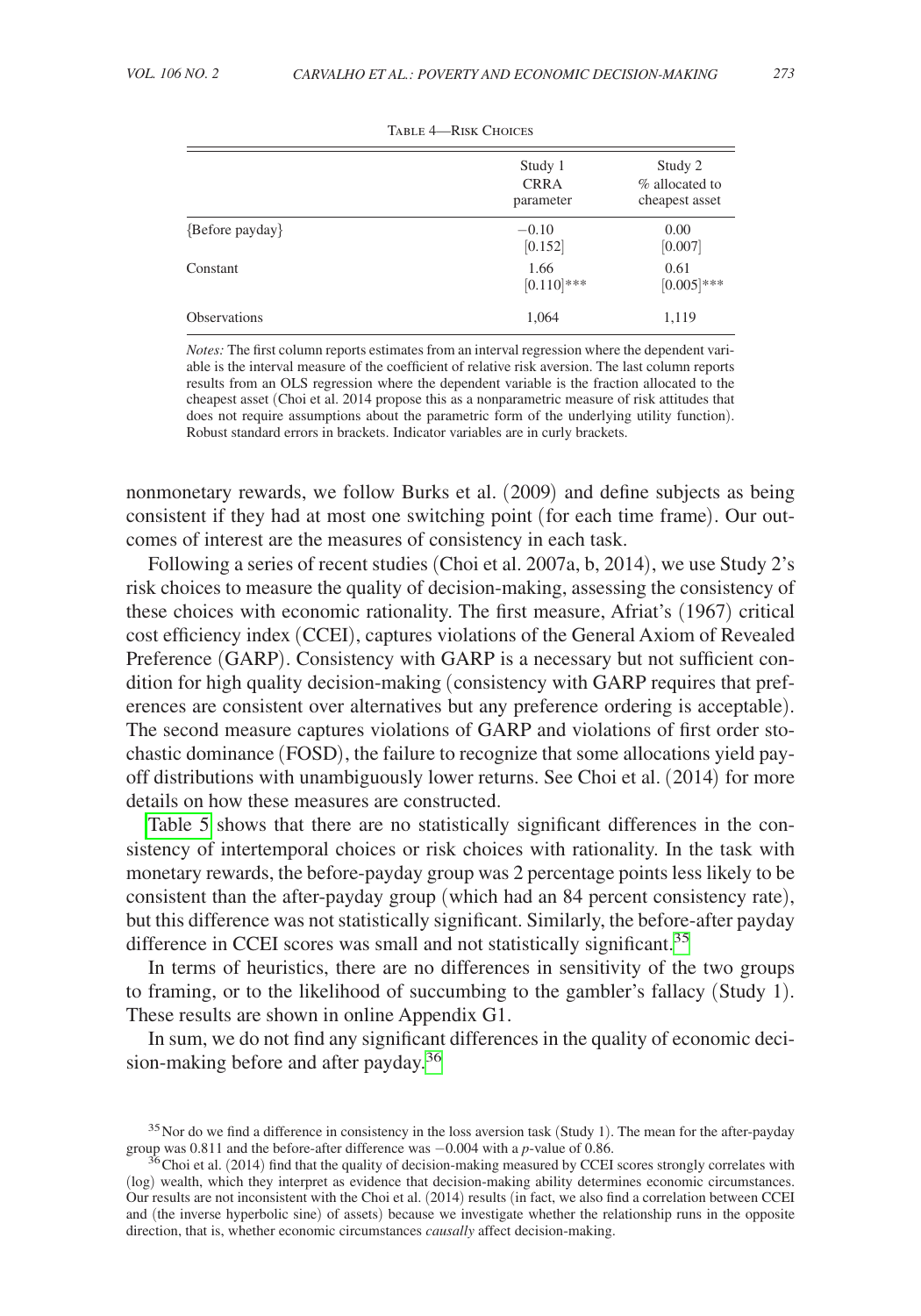<span id="page-14-0"></span>

|                        | Consistency intertemporal choices (Study 1) |                 | Consistency risk choices (Study 2) |               |  |
|------------------------|---------------------------------------------|-----------------|------------------------------------|---------------|--|
|                        | {Increased later \$                         | (Nonmonetary)   | <b>GARP</b>                        | $GARP + FOSD$ |  |
|                        | reward in response                          | {At most one    | <b>CCEI</b>                        | <b>CCEI</b>   |  |
|                        | to interest raise                           | switching point | score                              | score         |  |
| $\{Before$ payday $\}$ | $-0.02$                                     | $-0.02$         | 0.00                               | $-0.01$       |  |
|                        | [0.013]                                     | [0.018]         | [0.009]                            | [0.013]       |  |
| Constant               | 0.84                                        | 0.89            | 0.85                               | 0.73          |  |
|                        | $[0.013]***$                                | $[0.013]$ ***   | $[0.007]***$                       | $[0.009]$ *** |  |
| <b>Observations</b>    | 9,540                                       | 2,050           | 1,119                              | 1,119         |  |
| Subjects               | 1,060                                       | 1,025           | 1,119                              | 1,119         |  |

Table 5—Quality of Decision-Making

*Notes:* The first two columns report the results from OLS regressions where the dependent variable is a measure of consistency in intertemporal choices. In the first column, which shows consistency in intertemporal choices about monetary rewards, the dependent variable is an indicator variable for whether the subject increased (or kept constant) the later reward in response to an increase in the experimental interest rate (Giné et al. 2014). In the second column, which shows consistency in intertemporal choices about real effort, the dependent variable is 1 if the participant had at most one switching point for each time frame (Burks et al. 2009). The first column includes dummies for each pair of choices (see footnote 34) while the second column includes a time-frame-specific dummy. The last two columns report results from OLS regressions where the dependent variable is a measure of consistency in risk choices. In the third column, which shows violations of the GARP, the dependent variable is Afriat's critical cost efficiency index (CCEI). The last column examines a unified measure of GARP violations and violations of stochastic dominance by combining the actual data from Study 2's risk choice task and the mirror image of these data (see Choi et al. 2014 for more details). In the first two columns, the standard errors are clustered at the individual level. In the last two, robust standard errors are estimated. Indicator variables are in curly brackets.

# C. *Cognition*

To investigate whether economic circumstances affect cognition, we first examine whether the before-payday and after-payday groups perform differently on cognitive function tasks. Then, we discuss the magnitude and standard errors of our estimates and compare them to Mani et al. (2013). Next, we look at whether the difference in economic circumstances is accompanied by a difference in the perception of scarcity. Finally, we study the before-after payday differences in cognitive function when the sample is restricted to the more financially strained subgroups.

*Cognitive Function*.[—Table 6,](#page-15-0) which presents results from four different tasks/ tests used to measure cognitive function, shows that the before-payday and after-payday groups performed similarly. On the Flanker task (Study 1), participants assigned to the before-payday group were 2 percent slower in their response time on average than the after-payday group, but they were also 1 percentage point more likely to respond correctly. On the numerical Stroop task (Study 2), the before-payday participants were 1 percent faster on average and they were no less likely to respond correctly. None of these differences were statistically significant at the 10 percent level. In addition, the before-payday group performed slightly better in the working memory task (Study 1) and in the cognitive reflection test (Study 1); again, these differences were not statistically significant.

In sum, there are no before-after differences in cognitive function when we look at the overall sample.

*Magnitude and Standard Errors of Cognitive Function Results*.—This section discusses the magnitude and precision of the estimated effects on cognition and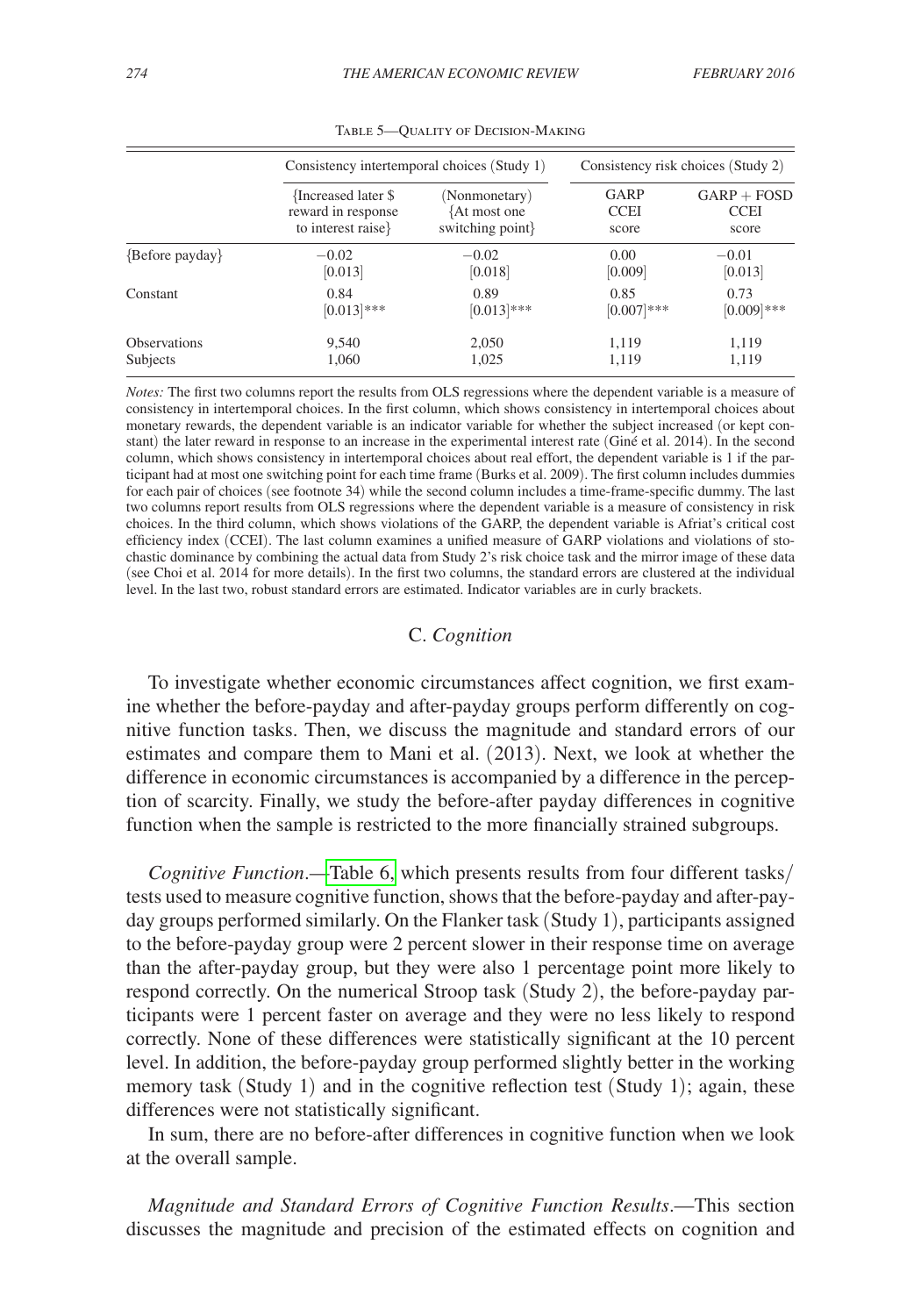<span id="page-15-0"></span>

|                                           |                           |                           | Study 2                     |                             | Study 1        |                |
|-------------------------------------------|---------------------------|---------------------------|-----------------------------|-----------------------------|----------------|----------------|
|                                           | Study 1                   |                           | numerical                   |                             | Working        | Cognitive      |
|                                           | flanker                   |                           | Stroop                      |                             | memory         | reflection     |
|                                           | ln(Time)                  | ${Correct}$               | ln(Time)                    | ${Correct}$                 | Mem. span      | $%$ correct    |
| {Before payday}                           | 0.02                      | 0.01                      | $-0.01$                     | 0.00                        | 0.02           | 0.01           |
|                                           | [0.028]                   | [0.010]                   | [0.011]                     | [0.009]                     | [0.239]        | [0.014]        |
| Constant                                  | 8.06                      | 0.86                      | 7.79                        | 0.80                        | 4.69           | 0.11           |
|                                           | $[0.030]$ ***             | $[0.012]$ ***             | $[0.010]$ ***               | $[0.009]$ ***               | $[0.164]$ ***  | $[0.010]$ ***  |
| <b>Observations</b><br>Trials<br>Subjects | 20.557<br>20,557<br>1.076 | 20,557<br>20,557<br>1,076 | 130,038<br>130,038<br>2,723 | 130,038<br>130,038<br>2.723 | 1,038<br>1,038 | 1,045<br>1,045 |

Table 6—Cognitive Function

*Notes:* See Section IC for a description of the Flanker, numerical Stroop, and working memory tasks, and the cognitive reflection test. This table reports results from OLS regressions of the dependent variables shown in the column headings on an indicator variable for the before-payday group and a constant (the regressions in the first four columns also include trial-specific dummies). Response times in the Flanker and numerical Stroop tasks were measured in milliseconds. Memory span is the length of the longest list of colors the participant was able to reproduce. In the first four columns the standard errors are clustered at the individual level. In the last two, robust standard errors are estimated. Indicator variables are in curly brackets.

compares them to the results of Mani et al. (2013). Here we focus on the effect of economic circumstances on (the log of) response time in cognitive control tasks, an outcome measured in all three studies: Study 1, Study 2, and Mani et al. (2013). As described in Section IC, we administered the Flanker task in Study 1 and we intentionally administered the same cognitive control task administered by Mani et al. (2013) in Study 2: the numerical Stroop task.

The first three columns of Table 7 show intention-to-treat (ITT) estimates. The response time of the before-payday group was 1.70 percent higher on average than the response time of the after-payday group in Study 1; in Study 2 the response time of the before-payday group was 0.33 percent *lower* on average than the response time of the after-payday group. Using Mani et al.'s (2013) data, we estimate that the response time of sugarcane farmers was 19 percent higher on average before harvest than after harvest. $37$  Although Mani et al.'s (2013) ITT estimate lies outside our 95 percent confidence intervals, the ITT estimates may not be directly comparable because the size of the economic shock may be different across the three studies.

Before we present the evidence on the size of economic shocks, it is worth asking how much larger the difference in economic circumstances before and after harvest would have to be, relative to the difference in economic circumstances before and after payday, for us to reconcile the ITT estimates of Study 1 and Study 2 with Mani et al.'s (2013) ITT estimate. For example, to reconcile Study 1's ITT point estimate with Mani et al.'s (2013), the before-versus-after-harvest economic shock would need to be more than 11 times larger than Study 1's before-versus-after-payday economic shock. Because Study 2's and Mani et al.'s (2013) ITT estimates have opposite signs,

<span id="page-15-1"></span> $37$  We thank Mani et al. for generously sharing their data with us. The estimates in the third column of Table 7 are different from the estimates in Mani et al.'s (2013) Table 1 because we use the log of response time as our dependent variable while they use the response of time in levels. The sample size is also different because the response time was equal to zero for one pre-harvest observation (the corresponding post-harvest observation for this participant was also dropped).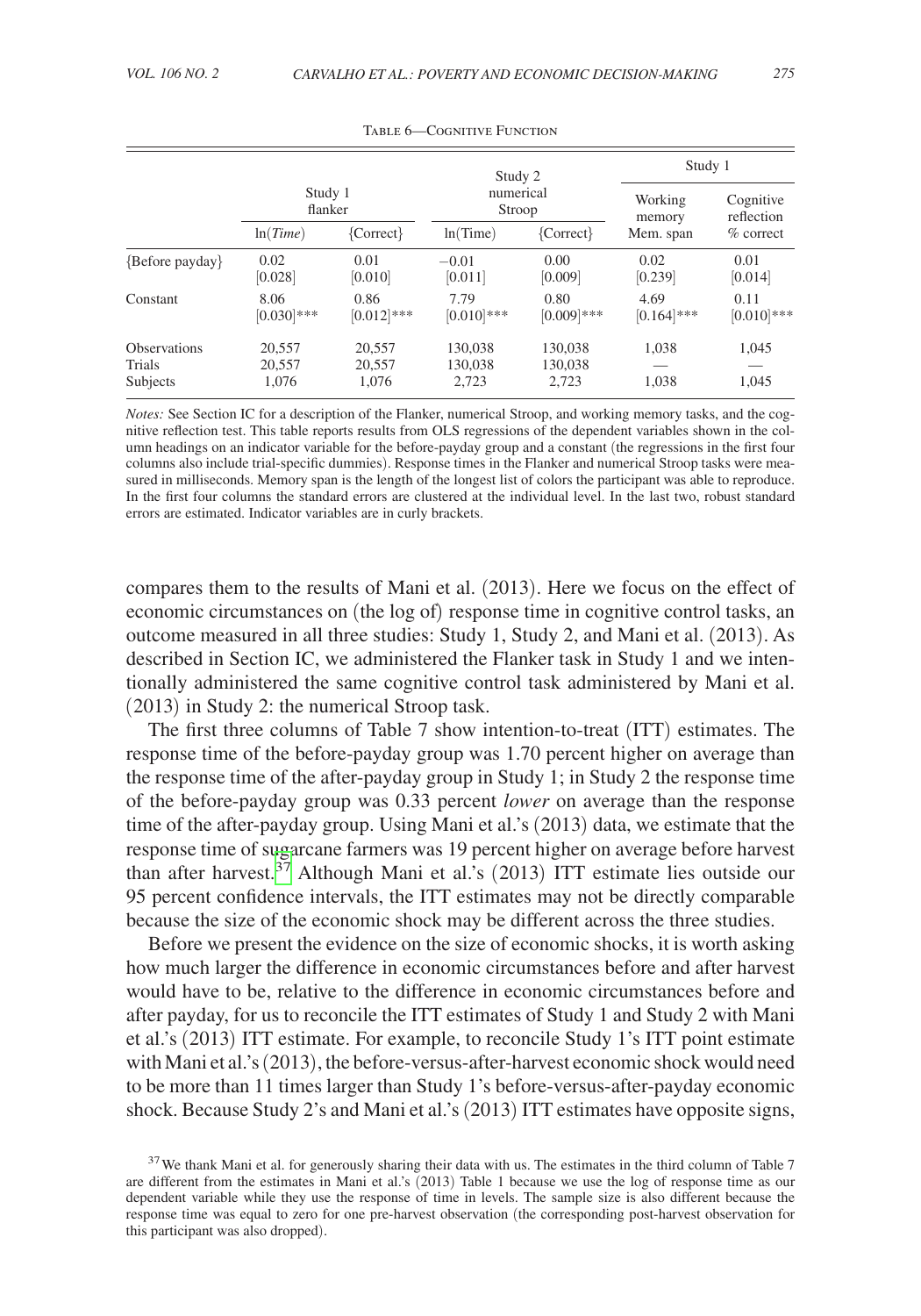<span id="page-16-0"></span>

|                                           | <b>ITT</b><br>ln(Time)    |                             | First stage<br>IHS(Expenditures) |                         | 2SLS<br>ln(Time)        |                           |                             |
|-------------------------------------------|---------------------------|-----------------------------|----------------------------------|-------------------------|-------------------------|---------------------------|-----------------------------|
|                                           | Study 1                   | Study 2                     | Mani et al.                      | Study 1                 | Study 2                 | Study 1                   | Study 2                     |
| {Before payday}                           | 0.02<br>[0.029]           | 0.00<br>[0.011]             |                                  | $-0.23$<br>$[0.096]$ ** | $-0.48$<br>$[0.053]***$ |                           |                             |
| {Before harvest}                          |                           |                             | 0.19<br>$[0.036]$ ***            |                         |                         |                           |                             |
| IHS(Expenditures)                         |                           |                             |                                  |                         |                         | $-0.07$<br>[0.129]        | 0.00<br>[0.023]             |
| Constant                                  | 8.06<br>$[0.031]$ ***     | 7.78<br>$[0.011]$ ***       | 7.49<br>$[0.011]$ ***            | 6.59<br>$[0.065]$ ***   | 6.97<br>$[0.034]***$    | 8.54<br>$[0.832]$ ***     | 7.77<br>$[0.156]$ ***       |
| <b>Observations</b><br>Trials<br>Subjects | 20,206<br>20,206<br>1,056 | 119,684<br>119,684<br>2,496 | 902<br>451                       | 1,056<br>1,056          | 2,496<br>2,496          | 20,206<br>20,206<br>1.056 | 119,684<br>119,684<br>2,496 |

Table 7—ITT, First Stage, and 2SLS

*Notes:* This table compares estimates from Study 1 and Study 2 to the estimates obtained using Mani et al.'s (2013) data. The first three columns show intent-to-treat (ITT) estimates. The two middle columns estimate the before versus after payday difference in (the inverse hyperbolic sine of) total expenditures. Finally, the last two columns show 2SLS estimates where the before payday indicator is used to instrument for total expenditures. Standard errors clustered at the individual level (robust standard errors are estimated in the two middle columns). Indicator variables are in curly brackets.

it is not possible to reconcile these estimates. We can also compare the upper bounds of Study 1's and Study 2's 95 percent confidence intervals to Mani et al.'s (2013) ITT point estimate. This comparison suggests that the before-versus-after-harvest difference in economic circumstances would have to be 2.6 times (Study 1) or 9 times (Study 2) larger than the before-versus-after-payday difference in economic circumstances for Mani et al.'s (2013) point estimate to lie within our 95 percent confidence intervals.<sup>[38](#page-16-1)</sup>

Next we look at expenditures to take into account the differences in economic circumstances before and after payday or harvest. Columns 4 and 5 of Table 7 estimate the size of the economic shocks in Study 1 and Study 2: on average, the before-payday group spent 23 percent less than the after-payday group in Study 1 and 48 percent less in Study 2. Mani et al. (2013) did not collect data on expenditures for their main sample, but they did collect expenditure data for their pilot study with the same design.<sup>[39](#page-16-2)</sup> Despite the limitations of these data (i.e., small sample size and the usual challenges of measuring expenditures of poor households), they provide the best estimate we have of the difference in economic circumstances before and after harvest. According to these data, total expenditures were 10 percent lower on average before harvest than after harvest. The before-after difference in total expenditures is driven by expenditures for goods and services other than food: expenditures for other goods and services were on average 30 percent lower before harvest than after harvest  $40$ 

<span id="page-16-1"></span> $38$ There are substantial differences across the economic environments in Mani et al. (2013) and in Study 1 and Study 2, such that more empirical research is needed on the plausibility of these magnitude disparities.

<span id="page-16-2"></span> $3<sup>5</sup>$  The pilot was conducted with 188 farmers in the districts of Thanjavur, Thiruvarur, Perambalur, and Pudokattai in Tamil Nadu. We thank Mani et al. for generously sharing the results from the pilot.

<span id="page-16-3"></span><sup>&</sup>lt;sup>40</sup>Total expenditures were calculated as the sum of three types of expenditures: (i) food; (ii) other goods and services; and (iii) events (e.g., weddings, festivals, funerals, etc.). The average expenditure for these categories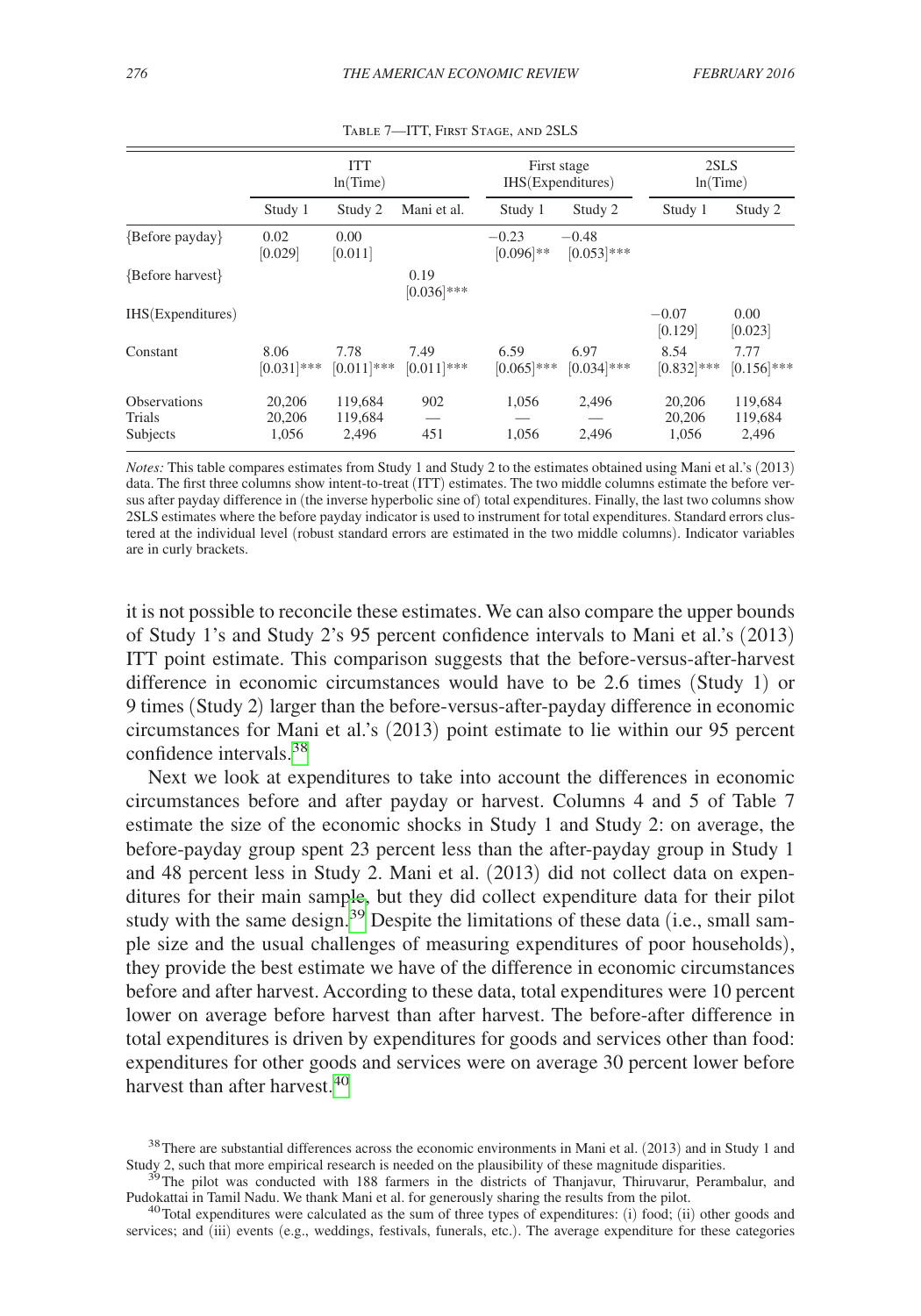To convert the estimated effects of the three studies to a common unit for comparison purposes, we need to re-scale the ITT estimates by the size of the economic shocks. For Study 1 and Study 2, we estimate 2SLS models: we use the random assignment to the before-payday group to instrument for expenditures. For the sugarcane farmers in India, we divide the ITT estimates by 30 percent (we do not have the microdata to estimate 2SLS). This exercise also addresses the issue of imperfect compliance, that is, that a fraction of participants who were assigned to the before-payday group started the survey after payday.

The last two columns of Table 7 show the 2SLS point estimates: In Study 1 a 10 percent increase in expenditures is associated with a 0.74 percent reduction in response time; in Study 2 a 10 percent increase in expenditures is associated with a 0.01 percent *increase* in response time. The re-scaled estimates for sugarcane farmers in India (using a before-versus-after-harvest difference of 30 percent) suggest that a 10 percent increase in expenditures is associated with a 6.36 percent reduction in response time.

In terms of the precision of the estimates, the 95 percent confidence interval of a 10 percent increase in expenditures range from a 3.26 percent reduction to a 1.78 percent increase in the response time in Study 1. In Study 2 the 95 percent confidence interval (of a 10 percent increase in expenditures) range from a 0.44 percent reduction to a 0.46 percent increase in the response time. Thus we can rule out the effect that we estimate using Mani et al.'s (2013) data.

There are several reasons why the effects are estimated with greater precision in Study 2 than in Study 1. First, the compliance rate was substantially higher in Study 2: in Study 1, 30 percent of participants assigned to the before-payday group started the survey after payday, but in Study 2 approximately 2 percent of the before-payday group started the survey after payday. Second, we increased the sample size (i.e., the number of participants) by almost 150 percent. Third, there were more trials per participant (20 in Study 1 versus 48 in Study 2).

A power analysis of Study 2 indicates that with a sample size of 2,700 participants and a 98 percent compliance rate (i.e., the fraction of the before-payday group who completed the follow-up survey before payday) we can detect a *before-versus-after-payday difference* of 0.11 of a standard deviation in a two-sided test with power 0.8 and a significance level of 5 percent. If we standardize the response time in Mani et al.'s (2013) data, we estimate a *before-versus-after-harvest difference* of 1.12 of a standard deviation. That is, in Study 2 we were powered to detect an effect that was one-tenth of the effect found by Mani et al. (2013).

Finally, when we standardize the response time in Study 2, our ITT estimates yield a *before-versus-after-payday difference* of 0.004 of a standard deviation (SD) with a 95 percent confidence interval ranging from a reduction of 0.05 of a SD to an increase of 0.05 of a SD. In other words, to reconcile Study 2's estimates with Mani et al.'s (2013) estimates, the differences in economic circumstances before and after harvest would have to be more than 20 times larger than the differences in economic circumstances before and after payday.

before harvest was (i) 2,664 rupees (Rs); (ii) 2,297 Rs; and (iii) 2,520 Rs. After harvest the average expenditures were: (i) 2,592 Rs; (ii) 3,289 Rs; and (iii) 2,457 Rs.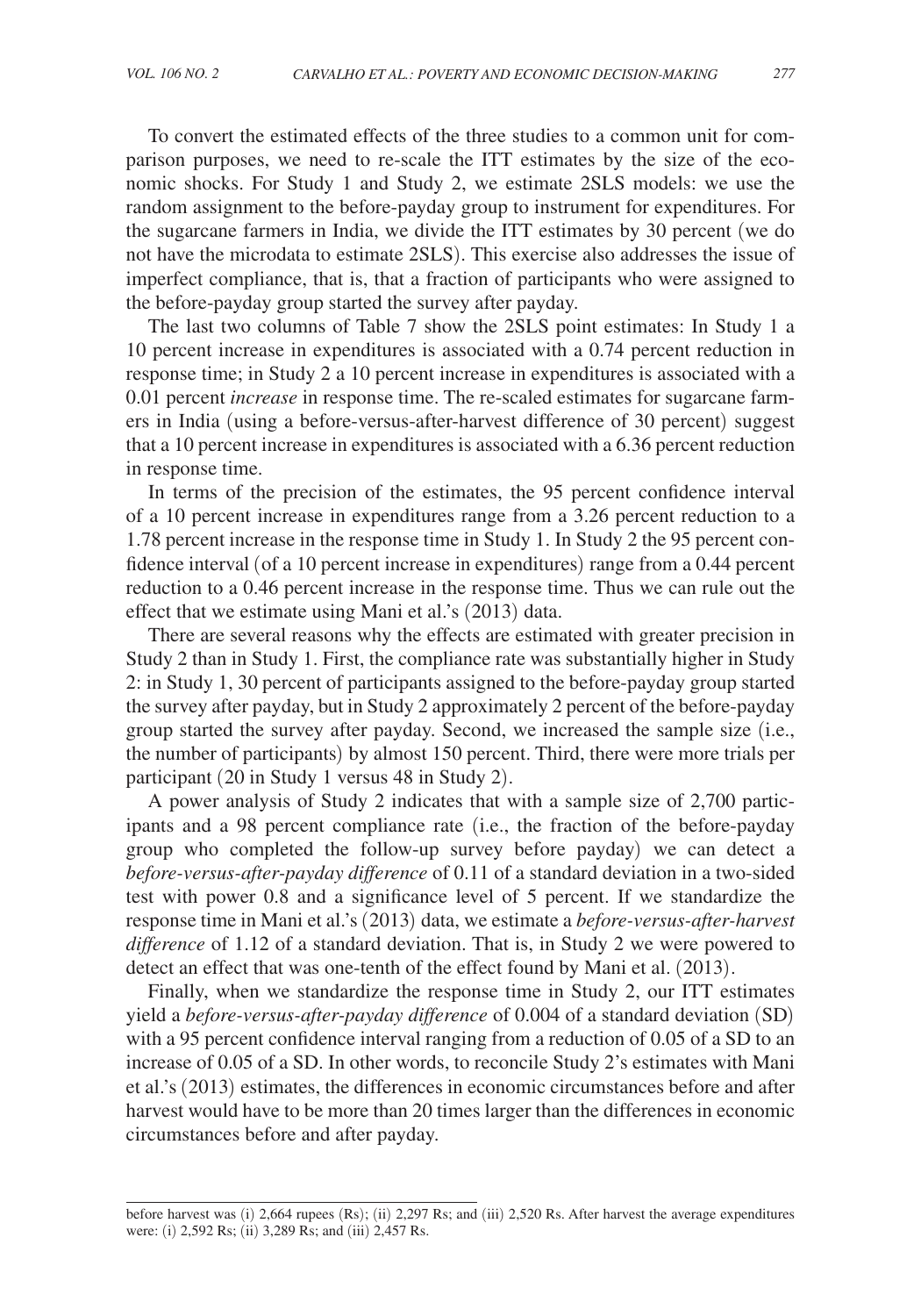

Figure 1. Summary of Main Results

*Notes:* The bars show before-after differences for the following outcomes: expenditures (Study 2), present bias in intertemporal choices about money (Study 1), present bias in intertemporal choices about real effort (Study 1), risk aversion (Study 2), quality of decision-making measured in terms of violations of GARP and monotonicity with respect to FOSD (Study 2), memory span in working memory task (Study 1), and log of response time in numerical Stroop task (Study 2). The outcomes are scaled to comparable units by subtracting the median for the after-payday group and dividing by the median absolute deviation for the after-payday group. The height of the bar corresponds to the coefficient on the before-payday indicator variable in a regression of the outcome on the before-payday indicator variable and a constant. All regressions are OLS regressions with the exception of expenditures (median regression) and present bias effort (interval regression). In Stroop time, trial-specific dummies are included. The bands show 95 percent confidence intervals. Subjects = 2,496 (expenditures); 1,060 (present bias money); 1,025 (present bias effort); 1,119 (risk aversion); 1,119 (quality of decision-making); 1,038 (working memory); and 2,723 (Stroop time).

*Summary of Main Results*.—Figure 1 summarizes the main results (all outcomes are scaled to comparable units; see footnote of Figure 1 for more details). It shows that the before-payday group spent significantly less than the after-payday group. The before-payday group also behaved as if they were more present-biased when making intertemporal choices about monetary rewards, but not when they were making intertemporal choices about real effort. There are also no differences in the willingness to take risks, quality of decision-making, or in cognitive functioning.

*Subjective Perceptions of Financial Strain*.—Mullainathan and Shafir (2013, p. 4) posit that it is the feeling of scarcity, i.e., the feeling of "having less than you feel you need," that explains why poverty preoccupies the mind and therefore impedes cognitive function. While we show that there are differences in economic circumstances before and after payday, one could wonder whether these differences in economic circumstances translate into differences in the feeling of scarcity.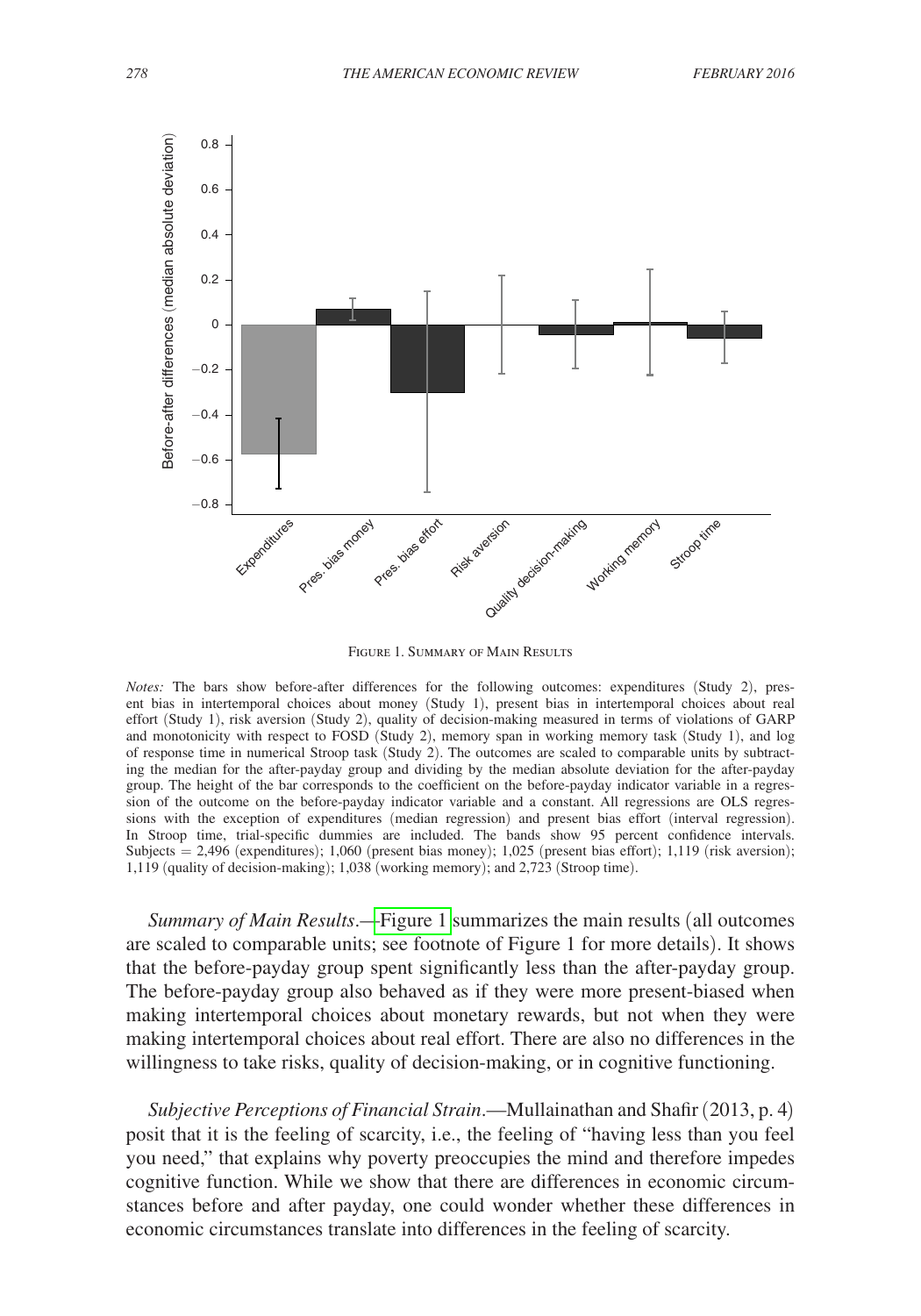Four questions in Study 1 could be interpreted as proxies for the subjective perception of scarcity (note, however, that these questions were not originally designed and included in Study 1 to measure perception of scarcity). [41](#page-19-0) Table G8 in online Appendix G shows that for three of these measures the results have the opposite sign from what we would expect: the before-payday group reports better subjective economic circumstances than the after-payday group. Even though none of these results is statistically significant, they are nevertheless intriguing.

Therefore, in Study 2 we wanted to investigate whether the before-payday group truly felt no more preoccupied, or whether the questions in Study 1 just were not well suited to detecting before-after differences. In Study 2 we thus used questions that were specifically designed to measure the subjective perception of scarcity. There are no such standard measures, so we designed five questions to get at the idea of being preoccupied by scarcity and which make the temporal dimension more salient (by providing the last 24 hours as the relevant reference period). [42](#page-19-1) We believe that these new questions provide more accurate measures of the subjective perception of scarcity than the questions in Study 1.

The responses to these questions in Study 2 *suggest* that the before-payday group experienced more of a feeling of scarcity than the after-payday group. All five point estimates go in this direction and two of them are statistically significant. The five estimates are jointly significant at 10 percent. In other words, these findings indicate that there is no difference in the cognitive function of the after-payday and before-payday, even though the latter was more preoccupied by scarcity.

While our results are a step toward understanding how material scarcity might (or might not) translate into particular thoughts or mental preoccupations with not having enough, they also point toward nuances that need to be explored further. Some of the questions we used might be more suited for reliably eliciting a subject's perceptions than others. More rigorous tests of potential survey questions with different populations are needed before we can converge on a standard set to get at perceptions of scarcity.

*More Financially Strained Subgroups*.—This section focuses on those subgroups whose financial circumstances change more sharply at payday (as shown in Table 2). [Figure 2](#page-20-1) shows before-after differences in the average (log) response time in the numerical Stroop (Study 2) for the overall sample and for the more financially strained subgroups[.43](#page-19-2) The first bar shows the before-after difference for the

<span id="page-19-2"></span><sup>43</sup> We focus on Study 2 because it has a high compliance rate and a larger sample size, which makes it better suited for the subgroup analysis.

<span id="page-19-0"></span><sup>&</sup>lt;sup>41</sup>The four questions were: (i) How hard do you think it will be to cover expenses you expect to have in the next 5 days with the money you have now?; (ii) Suppose you had only one week to raise \$2,000 for an emergency. Which of the best describes how hard it would be for you to get the money: I could easily raise the money; I could raise the money, but it would involve some sacrifices; I would have to do something drastic to raise the money?; (iii) How satisfied are you with the current financial situation of your household?; and (iv) How stressed do you feel about your personal finances?

<span id="page-19-1"></span><sup>&</sup>lt;sup>42</sup>The questions were: "In the last 24 hours, how often: (i) ... were you troubled about coping with ordinary bills?; (ii) ... did you worry about having enough money to make ends meet?; (iii) ... did you think about future expenses, some of which may be unexpected?; and (iv) … were you preoccupied with thoughts about your personal finances?" In addition, we asked "We are interested in understanding if people's concerns about having enough money to make ends meet change over the month. Relative to other days this month, how concerned were you in the last 24 hours about having less money than you need to make ends meet?"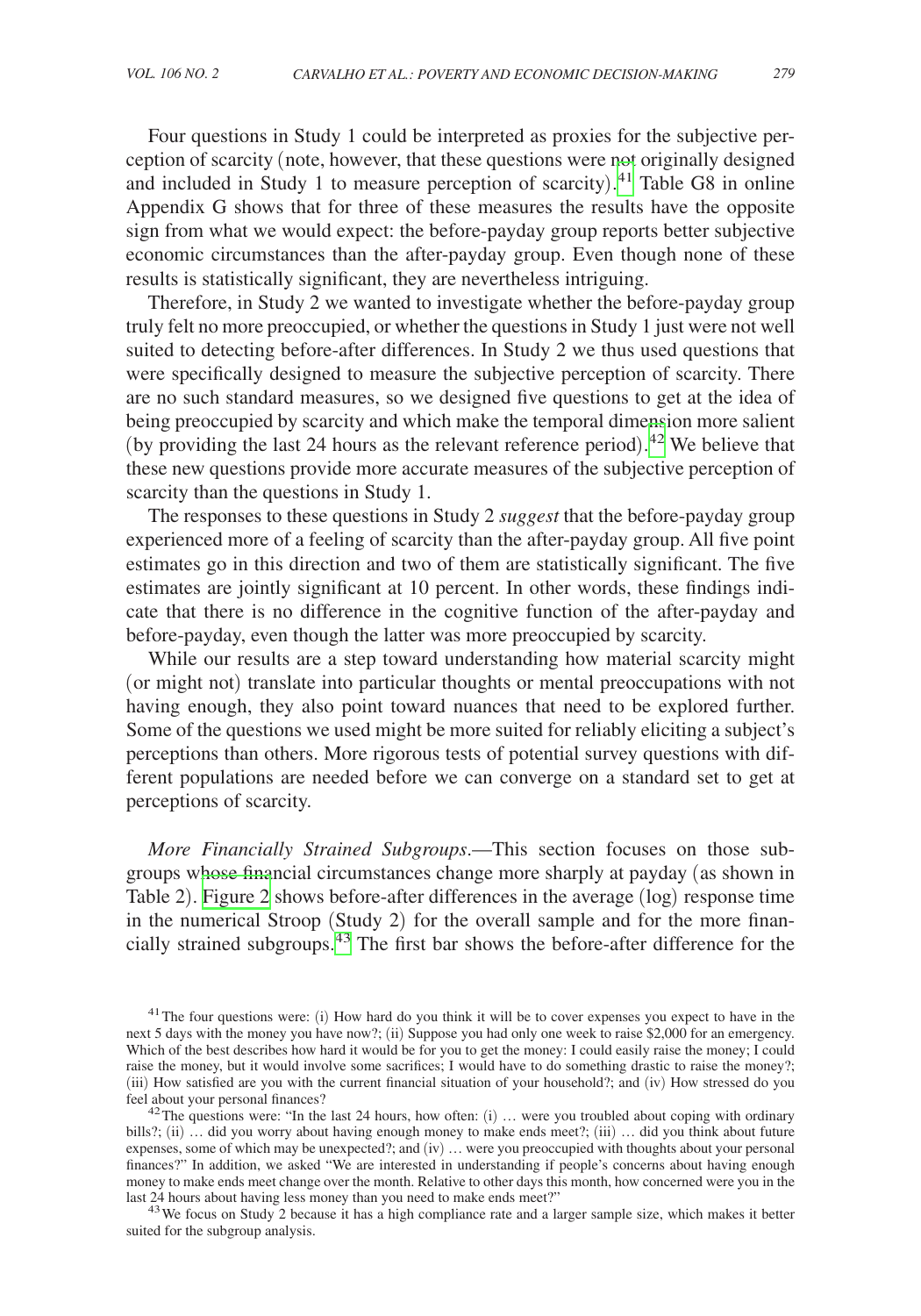<span id="page-20-0"></span>

<span id="page-20-1"></span>Figure 2. Cognitive Function for More Financially Strained Subgroups

*Notes:* The different bars present results from regressions estimated separately for different subsamples: the first bar for the overall sample and the others for the more financially strained subgroups. The height of the bar corresponds to the coefficient on the before-payday indicator variable in a regression of the (log) response time in the numerical Stroop (Study 2) on the before-payday indicator variable and trial-specific dummies. The bands show 95 percent confidence intervals. Subjects = 2,723 (all); 1,407 (one payment); 1,095 (hardship); 1,303 (paycheck to paycheck); 1,115 (annual household income of \$20,000 or less); 1,263 (caloric crunch); and 1,365 (liquidity constrained).

overall subsample; the other bars show the results for the more financially strained subgroups: (i) respondents who received one payment only per month; (ii) respondents who had experienced financial hardship; (iii) respondents who reported living from paycheck to paycheck; (iv) respondents with an annual household income of \$20,000 or less; (v) respondents who were forced to reduce food consumption because they ran out of money; and (vi) respondents who could not, or would have to do something drastic to, raise \$2,000 in a week for an emergency.

If scarcity does impede cognitive function, then the before-after difference in response time should be positive (i.e., the before-payday group should be slower than the after-payday group). Moreover, we would expect the before-after difference in response time to be *more positive* for the more financially strained subgroups than for the overall sample.

Figure 2 shows that—even among the more financially strained subgroups there is no evidence that scarcity impedes cognitive function. To mention just two subgroups: we do not find a before-after difference in response time even for participants with an annual household income of \$20,000 or less. This is an interesting subgroup, because Mani et al. (2013) did find effects of scarcity on cognitive function for a US population making *more* than \$20,000 per year. Nor is there a before-after difference in response time for the subgroup who could not, or would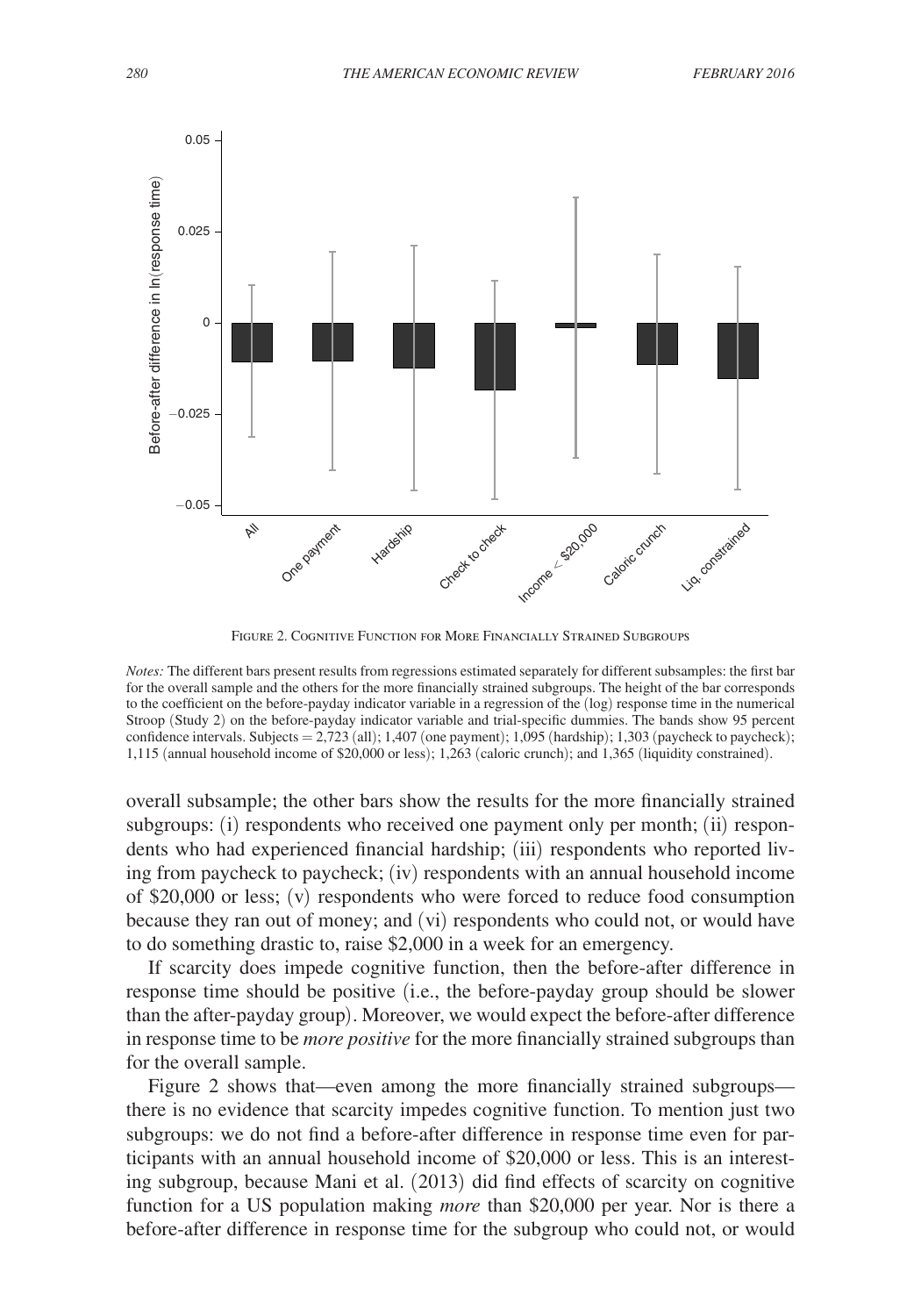have to do something drastic to, raise \$2,000 in a week for an emergency (in online Appendix Table H9 we show that this result also holds for other proxies of credit constraints). In general, there is no indication that the before-after difference in response time is *more positive* for the subgroups than for the overall sample. Indeed, as the confidence bars illustrate, it is not possible to distinguish the effects for the subgroups from the effects for the overall sample.

In online Appendix H we show that this result also holds for other outcomes.

# **III. Conclusion**

In this paper, we use the sharp change in financial resources at payday for a low-SES population to examine the causal effects of financial resources on decision-making. While previous work has documented associations between income/wealth and decision-making quality and preferences (e.g., Choi et al. 2014; Meier and Sprenger 2010), our study design allows us to establish a causal link between financial circumstances and economic decision-making. Thus, ours is the first study we know of that provides experimental evidence on whether financial resources affect the economic decision-making of poor US families.

Our results indicate that scarce resources indeed can affect one's willingness to delay gratification: the before-payday participants behaved as if they were more present-biased when making choices about monetary rewards. However, any present-biased behavior was the same before and after payday when the participants had to choose a costly real-effort task. Taken together, these results suggest that the observed difference in the monetary intertemporal choices is most likely due to liquidity constraints, not to poverty reducing one's self-control. Our findings are consistent with the emerging theoretical literature on intertemporal choices under liquidity constraints and expectation of future income (Ambrus et al. 2015; Epper 2015). In addition, we do not find differences between the before-payday and after-payday groups in their willingness to take risks.

Our results also do not support the hypothesis that financial strain by itself worsens the quality of decision-making. Even though there are substantial differences in financial resources before and after payday for our samples of poor US households, we find no evidence that the quality of their decision-making, or being prone to heuristic judgments differs across the before-payday and after-payday groups. Nor do we find before-after differences in key aspects of cognitive functions, such as inhibitory control or working memory. Our results hold even for the more financially strained subgroups, whose financial circumstances change more sharply at payday.

In conjunction with the previous literature, our findings suggest that more research needs to be done to understand the effects on cognitive functions and economic decision-making of the interplay between long-term socioeconomic status and short-term financial circumstances. We have shown that short-term variation in financial resources does not deterministically lead to cognitive deficits and decision-making mistakes, in contrast to what previous studies suggest. Future research should investigate whether our findings generalize to individuals with different patterns of resource variation—for example, more permanent shocks to their permanent income or less certainty about future income streams. Taken together with others in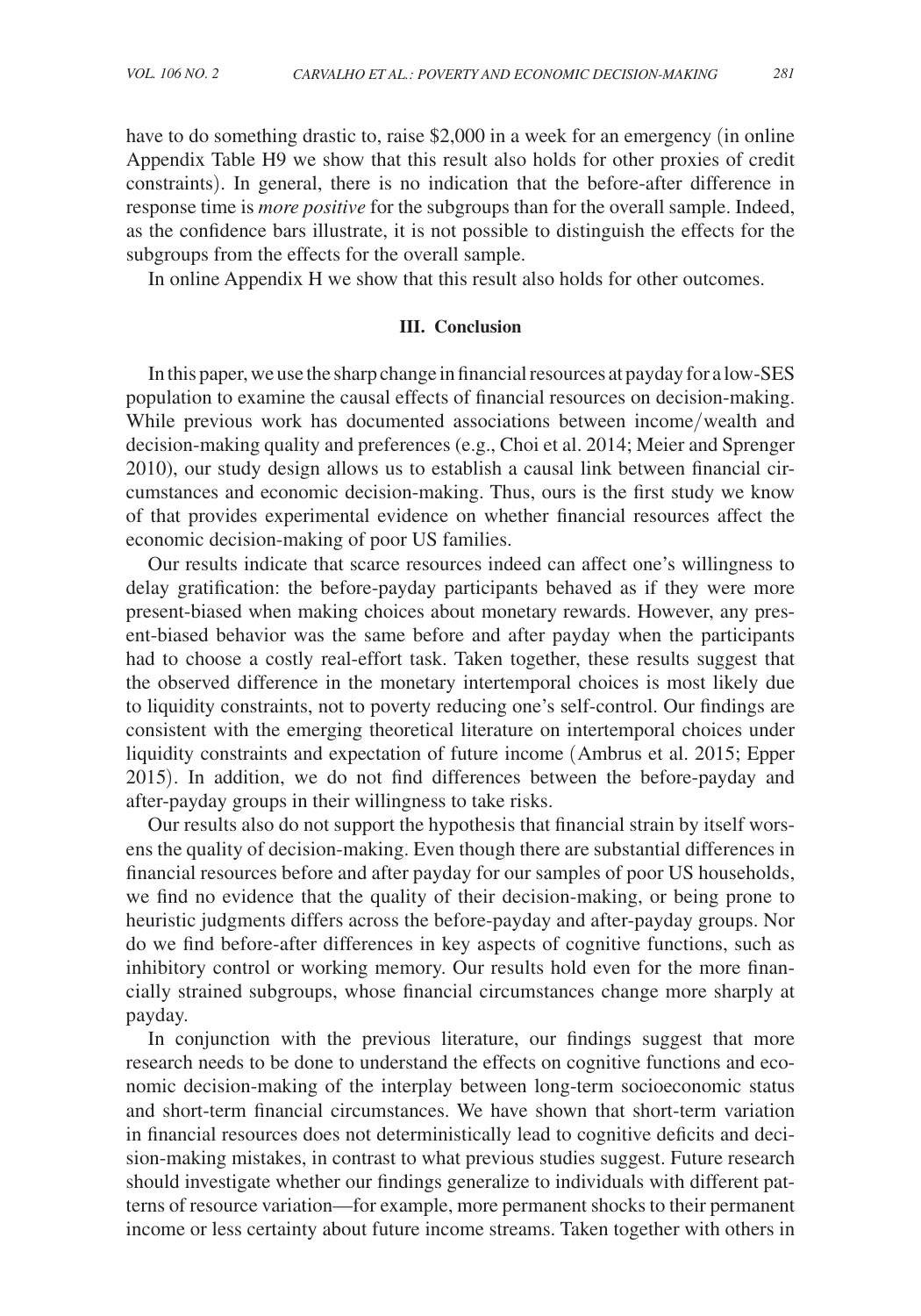the literature, our study also suggests the need for further research to clarify the link between objective scarcity and perceived scarcity.

#### REFERENCES

- **Afriat, Sidney N.** 1967. "The Construction of Utility Functions from Expenditure Data." *International Economic Review* 8 (1): 67–77.
	- **Ambrus, Attila, Tinna Laufey Ásgeirsdóttir, Jawwad Noor, and László Sándor.** 2015. "Compensated Discount Functions: An Experiment on the Influence of Expected Income on Time Preference." http://public.econ.duke.edu/%7Eaa231/paper\_v11.pdf*.*
- **Ananth, Bindu, Dean Karlan, and Sendhil Mullainathan.** 2007. "Microentrepreneurs and Their Money: Three Anomalies." http://karlan.yale.edu/sites/default/files/anomaliesdraft.v7.pdf.
- **Andreoni, James, and Charles Sprenger.** 2012. "Estimating Time Preferences from Convex Budgets." *American Economic Review* 102 (7): 3333–56.
- **Augenblick, Ned, Muriel Niederle, and Charles Sprenger.** 2015. "Working over Time: Dynamic Inconsistency in Real Effort Tasks." *Quarterly Journal of Economics* 130 (3): 1067–1115.
- **Banerjee, Abhijit V., and Sendhil Mullainathan.** 2010. "The Shape of Temptation: Implications for the Economic Lives of the Poor." http://economics.mit.edu/files/5575.
- **Benjamin, Daniel J., Sebastian A. Brown, and Jesse M. Shapiro. 2013. "Who is 'Behavioral?' Cognitive** Ability and Anomalous Preferences." *Journal of the European Economic Association* 11 (6): 1231–55.
- Bernheim, B. Douglas, Debraj Ray, and Şevin Yeltekin. 2015. "Poverty and Self-Control." *Econometrica* 83 (5): 1877–1911*.*
- **Bertrand, Marianne, and Adair Morse.** 2011. "Information Disclosure, Cognitive Biases, and Payday Borrowing." *Journal of Finance* 66 (6): 1865–93.
- **Bertrand, Marianne, Sendhil Mullainathan, and Eldar Shafir.** 2004. "A Behavioral-Economics View of Poverty." *American Economic Review* 94 (2): 419–23.
- **Burks, Stephen V., Jeffrey P. Carpenter, Lorenz Goette, and Aldo Rustichini.** 2009. "Cognitive Skills Affect Economic Preferences, Strategic Behavior, and Job Attachment." *Proceedings of the National Academy of Sciences of the United States of America* 106 (19): 7745–50.
	- **Carvalho, Leandro S.** 2013. "Poverty and Time Preference." https://sites.google.com/site/ leandrocarvalhoworkingpapers/papers/Carvalho\_September\_2013.pdf.
	- **Carvalho, Leandro S., Stephan Meier, and Stephanie W. Wang.** 2016. "Poverty and Economic Decision-Making: Evidence from Changes in Financial Resources at Payday: Dataset." *American Economic Review*. http://dx.doi.org/10.1257/aer.20140481.
- **Choi, Syngjoo, Raymond Fisman, Douglas Gale, and Shachar Kariv.** 2007a. "Consistency and Heterogeneity of Individual Behavior under Uncertainty." *American Economic Review* 97 (5): 1921–38.
- **Choi, Syngjoo, Raymond Fisman, Douglas M. Gale, and Shachar Kariv.** 2007b. "Revealing Preferences Graphically: An Old Method Gets a New Tool Kit." *American Economic Review* 97 (2): 153–58.
- **Choi, Syngjoo, Shachar Kariv, Wieland Müller, and Dan Silverman.** 2014. "Who Is (More) Rational?" *American Economic Review* 104 (6): 1518–50.
- **Dean, Mark, and Anja Sautmann.** 2015. "Credit Constraints and the Measurement of Time Preferences." http://www.econ.brown.edu/fac/Mark\_Dean/Working\_Paper\_12.pdf.
- **Dobbie, Will, and Paige Marta Skiba.** 2013. "Information Asymmetries in Consumer Credit Markets: Evidence from Payday Lending." *American Economic Journal: Applied Economics* 5 (4): 256–82.
- **Dohmen, Thomas, Armin Falk, David Huffman, and Uwe Sunde.** 2010. "Are Risk Aversion and Impatience Related to Cognitive Ability?" *American Economic Review* 100 (3): 1238–60. **Duflo, Esther.** 2006. "Poor but Rational?" In *Understanding Poverty*, edited by Abhijit Banerjee,
- Roland Bénabou, and Dilip Mookherjee, 367–78. Oxford, UK: Oxford University Press.
- **Eckel, Catherine C., and Philip J. Grossman.** 2002. "Sex Differences and Statistical Stereotyping in Attitudes toward Financial Risk." *Evolution and Human Behavior* 23 (4): 281–95.
- **Epper, Thomas.** 2015. "Income Expectations, Limited Liquidity, and Anomalies in Intertemporal Choice." http://thomasepper.com/papers/wp/tar2theory.pdf.
- **Ericksen, Barbara A., and Charles W. Eriksen.** 1974. "Effects of Noise Letters upon the Identification of a Target Letter in a Nonsearch Task." *Perception and Psychophysics* 16: 143–49.
- **Fehr, Ernst, and Lorenz Goette.** 2007. "Do Workers Work More if Wages Are High? Evidence from a Randomized Field Experiment." *American Economic Review* 97 (1): 298–317.
- **Frederick, Shane.** 2005. "Cognitive Reflection and Decision Making." *Journal of Economic Perspectives* 19 (4): 25–42.
- **Frederick, Shane, George Loewenstein, and Ted O'Donoghue.** 2002. "Time Discounting and Time Preference: A Critical Review." *Journal of Economic Literature* 40 (2): 351–401.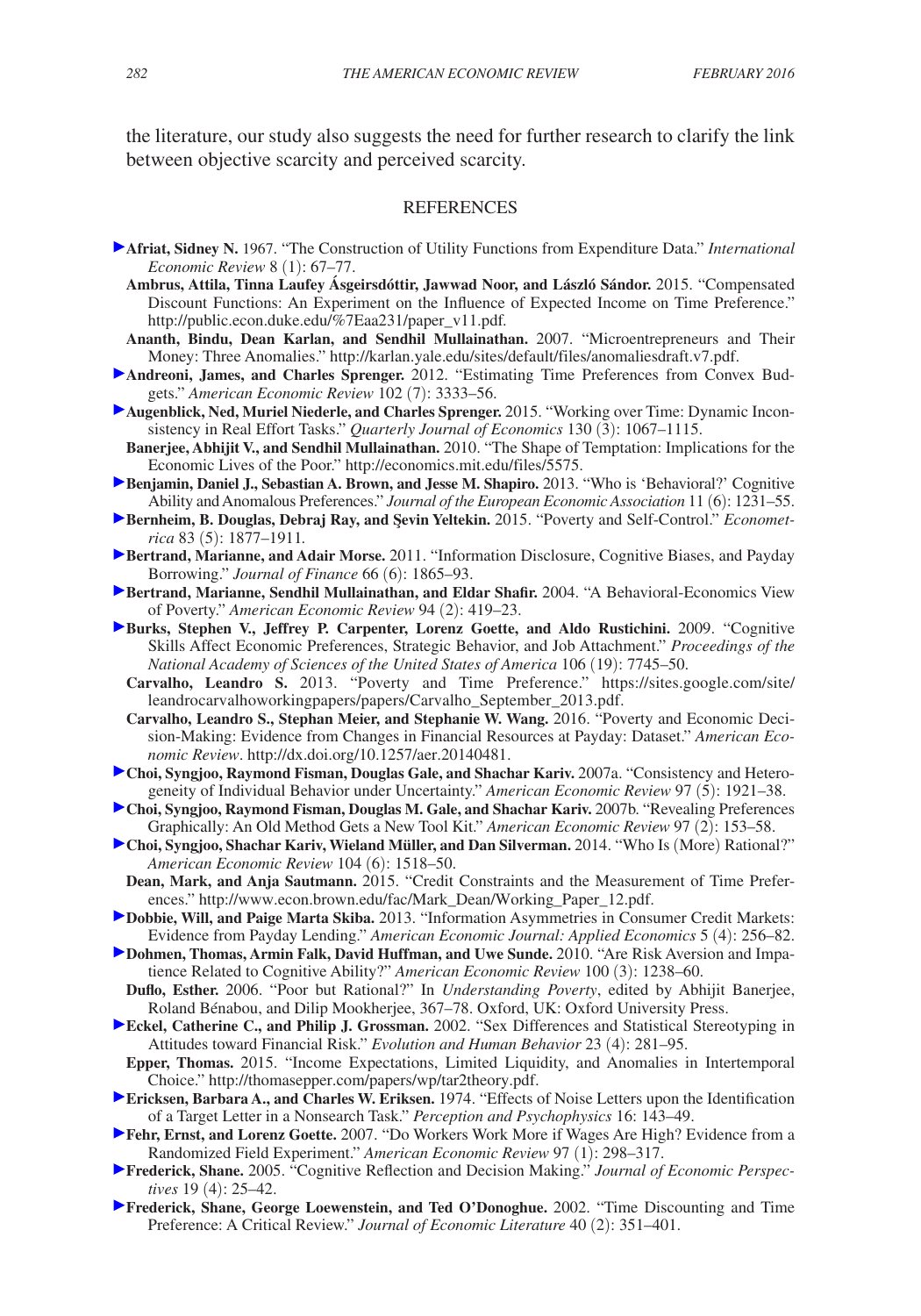- **Gelman, Michael, Shachar Kariv, Matthew D. Shapiro, Dan Silverman, and Steven Tadelis.** 2014. "Harnessing Naturally Occurring Data to Measure the Response of Spending to Income." *Science* 345 (6193): 212–15.
	- **Giné, Xavier, Jessica Goldberg, Dan Silverman, and Dean Yang.** 2014. "Revising Commitments: Field Evidence on the Adjustment of Prior Choices." http://econweb.umd.edu/%7Egoldberg/docs/ UndoingGGSYMay2014.pdf.
- **Gloede, Oliver, Lukas Menkhoff, and Hermann Waibel.** 2015. "Shocks, Individual Risk Attitude, and Vulnerability to Poverty among Rural Households in Thailand and Vietnam." *World Development*   $71:54-78$ .
- **Haisley, Emily, Romel Mostafa, and George Loewenstein.** 2008. "Subjective Relative Income and Lottery Ticket Purchases." *Journal of Behavioral Decision Making* 21 (3): 283–95.
- **[H](http://pubs.aeaweb.org/action/showLinks?system=10.1257%2Fpol.2.2.142)astings, Justine, and Ebonya Washington.** 2010. "The First of the Month Effect: Consumer Behavior and Store Responses." *American Economic Journal: Economic Policy* 2 (2): 142–62.
- **[H](http://pubs.aeaweb.org/action/showLinks?crossref=10.1126%2Fscience.1232491)aushofer, Johannes, and Ernst Fehr.** 2014. "On the Psychology of Poverty." *Science* 344 (6186): 862–67.
	- **Haushofer, Johannes, Daniel Schunk, and Ernst Fehr.** 2013. "Negative Income Shocks Increase Discount Rates." http://www.princeton.edu/%7Ejoha/publications/Haushofer\_et\_al\_Negative\_ Income\_Shocks\_2013.pdf.
	- **Huffman, David, and Matias Barenstein.** 2005. "A Monthly Struggle for Self-Control? Hyperbolic Discounting, Mental Accounting, and the Fall in Consumption between Paydays." http://ftp.iza. org/dp1430\_rev.pdf.
- **[I](http://pubs.aeaweb.org/action/showLinks?crossref=10.1016%2Fj.jpubeco.2010.03.006)yengar, Sheena S., and Emir Kamenica.** 2010. "Choice Proliferation, Simplicity Seeking, and Asset Allocation." *Journal of Public Economics* 94 (7–8): 530–39.
- **Karlan, Dean, Margaret McConnell, Sendhil Mullainathan, and Jonathan Zinman.** Forthcoming. "Getting to the Top of Mind: How Reminders Increase Saving." *Management Science.*
- **[L](http://pubs.aeaweb.org/action/showLinks?crossref=10.1086%2F261740)awrance, Emily C.** 1991. "Poverty and the Rate of Time Preference: Evidence from Panel Data." *Journal of Political Economy* 99 (1): 54–77.
- **Lewis, Oscar.** 1966. *La Vida: A Puerto Rican Family in The Culture of Poverty.* New York: Random House.
- **[M](http://pubs.aeaweb.org/action/showLinks?crossref=10.1126%2Fscience.1238041)ani, Anandi, Sendhil Mullainathan, Eldar Shafir, and Jiaying Zhao.** 2013. "Poverty Impedes Cognitive Function." *Science* 341 (6149): 976–80.
- **Mastrobuoni, Giovanni, and Matthew Weinberg.** 2009. "Heterogeneity in Intra-monthly Consumption Patterns, Self-Control, and Savings at Retirement." *American Economic Journal: Economic Policy* 1 (2): 163–89.
- **[M](http://pubs.aeaweb.org/action/showLinks?system=10.1257%2Fapp.2.1.193)eier, Stephan, and Charles Sprenger.** 2010. "Present-Biased Preferences and Credit Card Borrowing." *American Economic Journal: Applied Economics* 2 (1): 193–210.
- **Meier, Stephan, and Charles D. Sprenger.** 2015. "Temporal Stability of Time Preferences." *Review of Economics and Statistics* 97 (2): 273–86.
- **Mullainathan, Sendhil, and Eldar Shafir.** 2013. *Scarcity: Why Having Too Little Means So Much.* New York: Times Books.
- **Pender, John L.** 1996. "Discount Rates and Credit Markets: Theory and Evidence from Rural India." *Journal of Development Economics* 50 (2): 257–96.
- **Rabin, Matthew, and Georg Weizsacker.** 2009. "Narrow Bracketing and Dominated Choices." *American Economic Review* 99 (4): 1508–43.
- **Reuben, Ernesto, Paola Sapienza, and Luigi Zingales.** 2010. "Time Discounting for Primary and Monetary Rewards." *Economic Letters* 106 (2): 125–27.
- **Rhine, Sherrie L. W., William H. Greene, and Maude Toussaint-Comeau.** 2006. "The Importance of Check-Cashing Businesses to the Unbanked: Racial/Ethnic Differences." *Review of Economics and Statistics* 88 (1): 146–57.
- **Schultz, Theodore W.** 1964. *Transforming Traditional Agriculture.* New Haven, CT: Yale University Press.
- **Shah, Anuj K., Sendhil Mullainathan, and Eldar Shafir.** 2012. "Some Consequences of Having Too Little." *Science* 338 (6107): 682–85.
- **Shapiro, Jesse M.** 2005. "Is There a Daily Discount Rate? Evidence from the Food Stamp Nutrition Cycle." *Journal of Public Economics* 89 (2–3): 303–25.
- **Spears, Dean.** 2011. "Economic Decision-Making in Poverty Depletes Behavioral Control." *B.E. Journal of Economic Analysis & Policy* 11 (1): 1–44.
- **Spears, Dean.** 2012. "Cognitive Limits, Apparent Impatience, and Monthly Consumption Cycles: Theory and Evidence from the South Africa Pension." http://www.aeaweb.org/aea/2013conference/ program/retrieve.php?pdfid=176.
- **Stahl, Dale O.** 2013. "Intertemporal Choice with Liquidity Constraints: Theory and Experiment." *Economics Letters* 118 (1): 101–103.